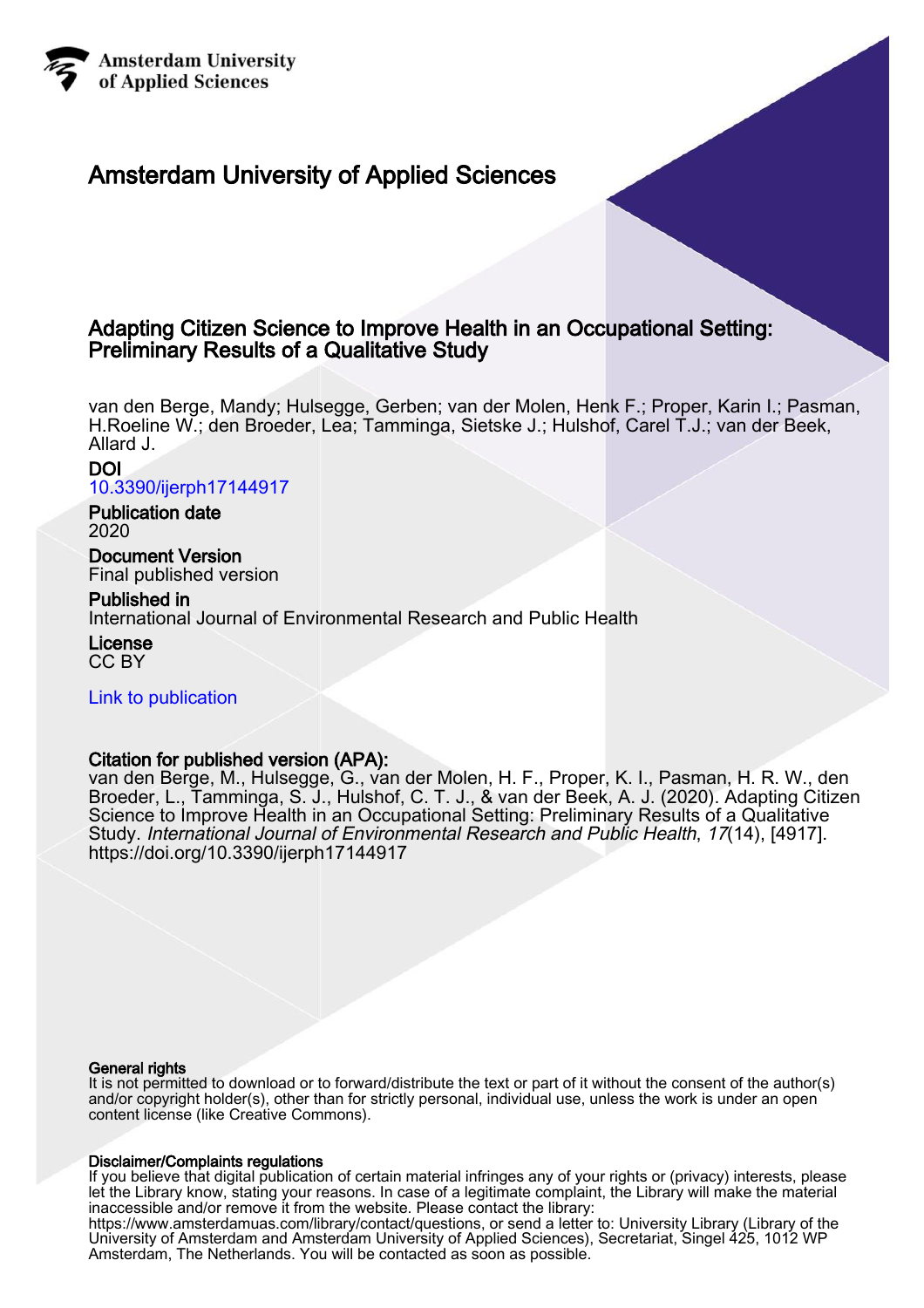

International Journal of *[Environmental Research](http://www.mdpi.com/journal/ijerph) and Public Health*



# *Article* **Adapting Citizen Science to Improve Health in an Occupational Setting: Preliminary Results of a Qualitative Study**

**Mandy van den Berge 1,\*, Gerben Hulsegge 1,2 [,](https://orcid.org/0000-0003-4649-9436) Henk F. van der Molen <sup>3</sup> [,](https://orcid.org/0000-0002-0719-2020) Karin I. Proper 1,4 , H. Roeline W. Pasman <sup>1</sup> , Lea den Broeder 4,5 [,](https://orcid.org/0000-0003-1927-4530) Sietske J. Tamminga <sup>3</sup> [,](https://orcid.org/0000-0002-2228-1187) Carel T. J. Hulshof <sup>3</sup> and Allard J. van der Beek 1,[\\*](https://orcid.org/0000-0002-4672-9062)**

- <sup>1</sup> Department of Public and Occupational Health, Amsterdam Public Health Research Institute, Amsterdam UMC, Vrije Universiteit Amsterdam, 1081 BT Amsterdam, The Netherlands; gerben.hulsegge@tno.nl (G.H.); karin.proper@rivm.nl (K.I.P.); hrw.pasman@amsterdamumc.nl (H.R.W.P.)
- <sup>2</sup> Sustainable Productivity and Employability, The Netherlands Organization for Applied Scientific Research, TNO, 2316 ZL Leiden, The Netherlands
- <sup>3</sup> Department of Public and Occupational Health, Amsterdam Public Health Research Institute, Coronel Institute of Occupational Health, Netherlands Center for Occupational Diseases, Amsterdam UMC, University of Amsterdam, 1100 DD Amsterdam, The Netherlands; h.f.vandermolen@amsterdamumc.nl (H.F.v.d.M.); s.tamminga1@amsterdamumc.nl (S.J.T.); c.t.hulshof@amsterdamumc.nl (C.T.J.H.)
- <sup>4</sup> Centre for Nutrition, Prevention and Health Services, National Institute for Public Health and the Environment, 3721 MA Bilthoven, The Netherlands; lea.den.broeder@rivm.nl
- <sup>5</sup> Faculty of Health, Amsterdam University of Applied Sciences, 1105 BD Amsterdam, The Netherlands
- **\*** Correspondence: m.vandenberge1@amsterdamumc.nl (M.v.d.B.); a.vanderbeek@amsterdamumc.nl (A.J.v.d.B.)

Received: 20 May 2020; Accepted: 5 July 2020; Published: 8 July 2020



**Abstract:** Health interventions often do not reach blue-collar workers. Citizen science engages target groups in the design and execution of health interventions, but has not yet been applied in an occupational setting. This preliminary study determines barriers and facilitators and feasible elements for citizen science to improve the health of blue-collar workers. The study was conducted in a terminal and construction company by performing semi-structured interviews and focus groups with employees, company management and experts. Interviews and focus groups were analyzed using thematic content analysis and the elements were pilot tested. Workers considered work pressure, work location and several personal factors as barriers for citizen science at the worksite, and (lack of) social support and (negative) social culture both as barriers and facilitators. Citizen science to improve health at the worksite may include three elements: (1) knowledge and skills, (2) social support and social culture, and (3) awareness about lifestyle behaviors. Strategies to implement these elements may be company specific. This study provides relevant indications on feasible elements and strategies for citizen science to improve health at the worksite. Further studies on the feasibility of citizen science in other settings, including a larger and more heterogeneous sample of blue-collar workers, are necessary.

**Keywords:** blue-collar workers; worksite health promotion; unhealthy lifestyle; citizen science

# **1. Introduction**

Blue-collar workers have on average a poorer health than white-collar workers and are often less educated [\[1–](#page-16-0)[6\]](#page-16-1). One of the main factors explaining the poor health of blue-collar workers is unhealthy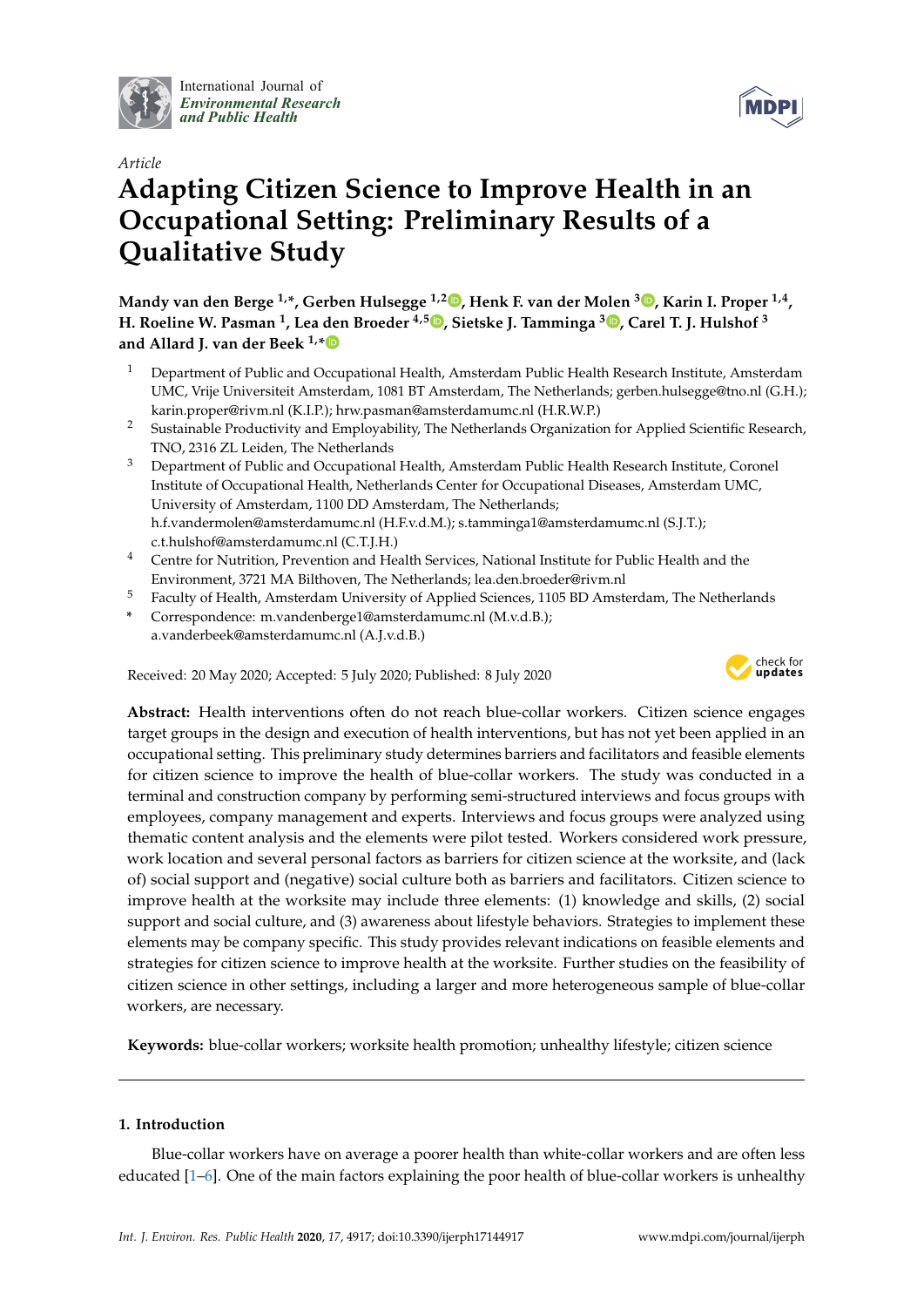lifestyle. Blue-collar workers smoke more often, have less healthy diets, and have lower levels of leisure-time physical activity than white-collar workers [\[2,](#page-16-2)[7,](#page-16-3)[8\]](#page-16-4). Another important determinant of health is their work environment [\[7](#page-16-3)[–11\]](#page-17-0). For example, blue-collar workers more often have jobs with physically demanding work and lower job autonomy than white-collar workers [\[2](#page-16-2)[,12\]](#page-17-1). Both unfavorable work characteristics and unhealthy lifestyle factors are associated with an increased risk for health problems, such as musculoskeletal disorders, cardiovascular diseases, and type 2 diabetes [\[1,](#page-16-0)[2,](#page-16-2)[7,](#page-16-3)[13\]](#page-17-2). Thus, the promotion of health in blue-collar workers is urgently needed.

The worksite is a potential setting to promote health among workers, including blue-collar workers [\[14](#page-17-3)[,15\]](#page-17-4). However, Worksite Health Promotion Programs (WHPPs) often do not reach blue-collar workers and even if they participate they seem to drop out earlier and not comply as well as white-collar workers [\[15](#page-17-4)[–17\]](#page-17-5). One of the reasons for the limited reach and participation of blue-collar workers in WHPPs is that many WHPPs are predominantly cognition-based, which probably does not fit the needs, skills, and capacities of more practically-oriented blue-collar workers [\[3,](#page-16-5)[6\]](#page-16-1). For example, Tonnon et al. [\[18\]](#page-17-6) conducted a qualitative study on barriers and facilitators for implementation of a lifestyle intervention to reduce cardiovascular disease risk among construction workers. They concluded that employees did not have the knowledge and skills to correctly estimate their own health risk, which was a barrier to participate in a lifestyle intervention [\[18\]](#page-17-6). In addition, another qualitative study regarding the successful recruitment of adults with a low socioeconomic position (SEP) into community-based lifestyle programs [\[19\]](#page-17-7) acknowledged the educational differences of researchers and target groups as a barrier. Therefore, the experts highly recommend consultation of the target groups in the design of promotion strategies for a successful recruitment [\[19\]](#page-17-7). A recent review on the effectiveness of WHPPs [\[20\]](#page-17-8) showed that WHPPs were more effective among population groups such as blue-collar workers if the participants were involved in the design and implementation of WHPPs. By involving the target population more actively during the design stage of a study, WHPPs can be tailored to the possibilities and needs of the targeted population and of their worksites, and therefore might also improve reach and compliance [\[20\]](#page-17-8).

Active involvement of the target population is possible by using participatory research methods [\[21](#page-17-9)[–23\]](#page-17-10). Citizen science is such participatory method, which holds promise to improve health by designing and testing better tailored WHPPs and thereby improving reach, compliance, and also effectiveness. Citizen science was first used in the natural sciences as a way to facilitate data collection [\[24](#page-17-11)[,25\]](#page-17-12) but has been deployed in other fields as well, including public health [\[26–](#page-17-13)[31\]](#page-18-0). Citizen science is defined as "the general public engagement in scientific research activities when citizens actively contribute to science either with their intellectual effort or surrounding knowledge or with their tools and resources" [\[32\]](#page-18-1). Hinckson et al. [\[33\]](#page-18-2) described that citizen science provides a way to facilitate partnerships between researchers and citizens. Researchers share scientific knowledge with citizens regarding health issues in their community [\[19](#page-17-7)[,33\]](#page-18-2). There are different types of involvement of citizens to participate in citizen science. The two most common strategies are described as contributory and co-created [\[34\]](#page-18-3). Contributory citizen science includes a top-down structure with limited engagement of citizens in the scientific research process and uses a common citizen science model. Co-created citizen science applies the engagement of citizens in most or all steps of research by using a bottom-up approach [\[34–](#page-18-3)[36\]](#page-18-4). The goals of co-creation are commonly focused on including empowerment and direct action focused on shared problems.

An example of co-created, bottom-up citizen science approach is the study of den Broeder et al. [\[29\]](#page-18-5), conducted in disadvantaged neighborhoods in the Netherlands, where residents were invited and trained to become citizen scientists. The citizen scientists were actively engaged in research in order to collect, report, and analyze data regarding the influence of their neighborhood on their health [\[29\]](#page-18-5). The study entailed the target community identifying ways to actively engage in improving the health of their community. Other studies have applied citizen science in broader communities to improve health by changing the environment [\[26](#page-17-13)[,30,](#page-18-6)[31\]](#page-18-0). However, little is known about the feasibility of citizen science in an occupational setting with predominantly blue-collar workers. Co-creation based citizen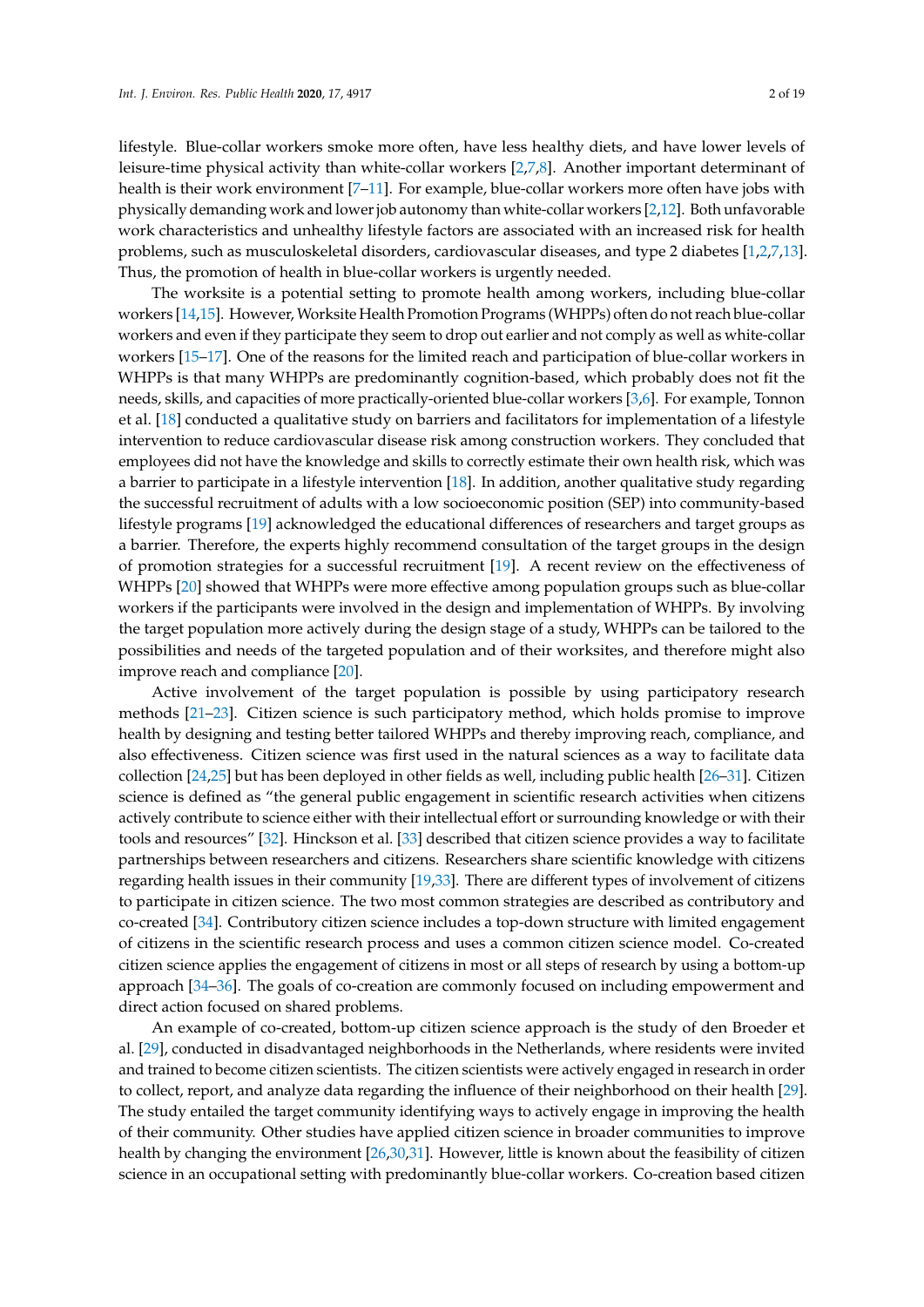science may also be valuable in an occupational setting to actively engage blue-collar workers as citizen scientists and to improve health among blue-collar workers. Nonetheless, contextual factors largely differ between neighborhood and occupational settings [\[37\]](#page-18-7). For example changing worksites and long commutes after exhausting workdays do not apply in a neighborhood setting. Such differences ask for a different approach. For citizen science to be feasible in an occupational setting, more insight is needed in the needs and possibilities of blue-collar workers and the organizational setting.

Therefore, this preliminary study aimed to adapt citizen science to improve health in an occupational setting. This is, to our knowledge, the first study that investigates the barriers, facilitators and feasible elements for citizen science in an occupational setting. Two study objectives were defined: (1) to determine the barriers and facilitators for citizen science to improve health in an occupational setting with predominantly blue-collar workers, and (2) to identify which elements of citizen science would be feasible to apply in an occupational setting to improve health among predominantly blue-collar workers.

#### **2. Materials and Methods**

#### *2.1. Study Design*

This qualitative study used different qualitative techniques, including semi-structured interviews, focus groups, expert meetings, and small pilot tests. To collect data for the future effect- and process evaluation, participants filled out a questionnaire before the start of the pilot test. This questionnaire was based on questions used in previous studies and validated questionnaires [\[38–](#page-18-8)[45\]](#page-18-9). To provide an insight in the characteristics of the participated employees in interviews and focus groups, information on age, job function, and physical workload was presented in the current study.

#### *2.2. Participants and Recruitment*

The study population included blue-collar workers between 18 and 67 years of age. These workers were recruited from companies in the construction sector and the transport and logistics sector, because both of these sectors employ a high proportion of blue-collar workers. The companies were selected by searching the internet and by using the network of the researchers. The companies were approached by e-mail to invite their participation in this study. Subsequently, after a few weeks, the management of the companies were called and eventually visited, in order to explain the study in more detail. In total, ten companies in the construction sector and one in the transport and logistics sector were contacted. In the end, two large sized companies (between 300 and 650 employees) decided to participate.

The participating construction company is involved in building, renovation, restoration, and maintenance services. In total, the company has 309 employees, out of whom 30 blue-collar are workers from the (internal) carpentry factory and 103 are blue-collar workers with various job functions, mainly working at temporary construction sites. Furthermore, the company has 176 white-collar workers, including office workers, supervisors, middle and higher management.

A large container terminal company from the transport and logistics sector also participated in the study. The company offers shipping and landside services, including transport, storage, and maintenance services for containers, gate and reefer services. The participating terminal has 615 employees, 445 of whom are blue-collar workers and 170 of whom are white-collar workers.

The employees in both companies were predominantly male. Maximum variation sampling method was used to select participants based on ages, job functions, and perspectives towards lifestyle and health. Due to the fact that both companies intended to implement the intervention company-wide, a number of white-collar workers was also included. The sampling was carried out by Human Resource (HR) advisors or prevention workers at the companies, who invited the employees to participate in the study.

The HR advisors or prevention workers of the companies were asked to invite other important stakeholders (mostly from the management teams) to participate in the development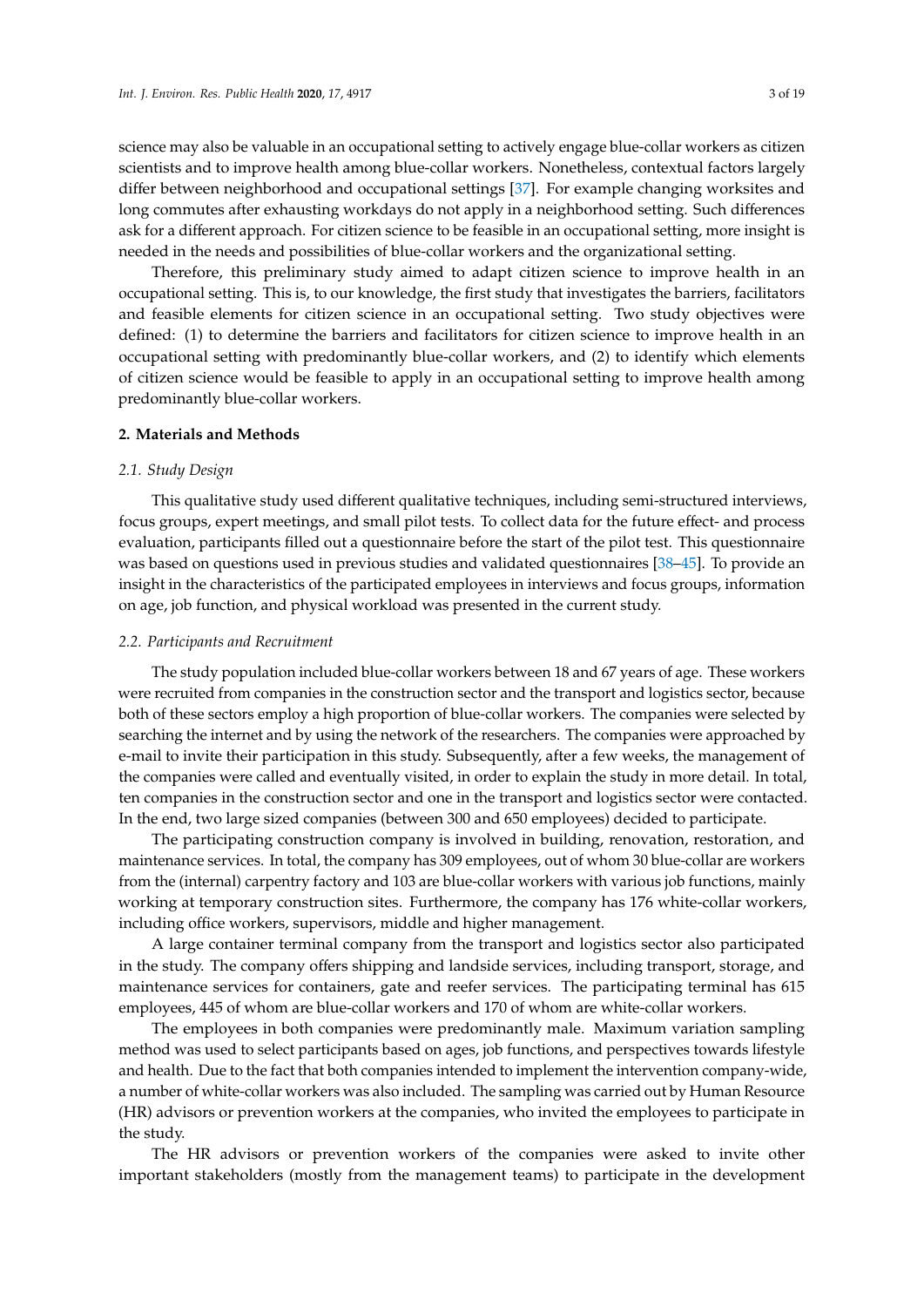and implementation of the citizen science study. No further motivation strategies, such as rewards, were used to increase participation.

#### *2.3. Medical Ethics Int. J. Environ. Res. Public Health* **2020**, *17*, x 4 of 19

The Medical Ethical Committee of VU University Medical Center (Amsterdam, the Netherlands) *2.3. Medical Ethics*  declared that it was not necessary to seek ethical approval to conduct this study and had no objection to the study being carried out (reference number: 2018.138). All participants signed informed consent forms prior to their participation in (various) parts of this study. forms prior to their participation in (various) parts of this study.

### *2.4. Data Collection*

All data were collected during an iterative process using interviews and focus groups at the worksite during working hours. To adapt citizen science to improve health in an occupational setting the following inductive steps were taken to collect the data (Figure [1\)](#page-4-0). the following inductive steps were taken to collect the data (Figure 1). works to a data providing hours. To adapt children science to improve health in an occupational set

<span id="page-4-0"></span>

**Figure 1.** A flowchart of the different steps taken to adapt citizen science to improve health in an **Figure 1.** A flowchart of the different steps taken to adapt citizen science to improve health in an occupational setting. occupational setting.

# 2.4.1 Step 1. Interviews with Employees 2.4.1. Step 1. Interviews with Employees

In the first phase of the study, semi-structured individual interviews with employees were In the first phase of the study, semi-structured individual interviews with employees were conducted by the first author (M.v.d.B.). The main goal of the interviews was to identify barriers, conducted by the first author (M.v.d.B.). The main goal of the interviews was to identify barriers, facilitative 1), and feasible elements of citizen science  $\frac{1}{2}$  to improve health in and  $\frac{1}{2}$  to improve health in and  $\frac{1}{2}$  to improve health in and  $\frac{1}{2}$  to improve health in and  $\frac{1}{2}$  to improve he facilitators (objective 1), and feasible elements of citizen science (objective 2) to improve health in<br> $\overline{\phantom{a}}$ an occupational setting. The interviews were guided by an interview topic list. The duration of the interviews ranged from 30 to 50 min. The interviews were audio recorded and transcribed verbatim. In addition, the researcher spent part of the day at the worksite together with the interviewed employees, to gain a sense of trust with the interviewees and more understanding and insight into their work tasks (by filling in a checklist, self-administered by the researcher). The interview guide and checklists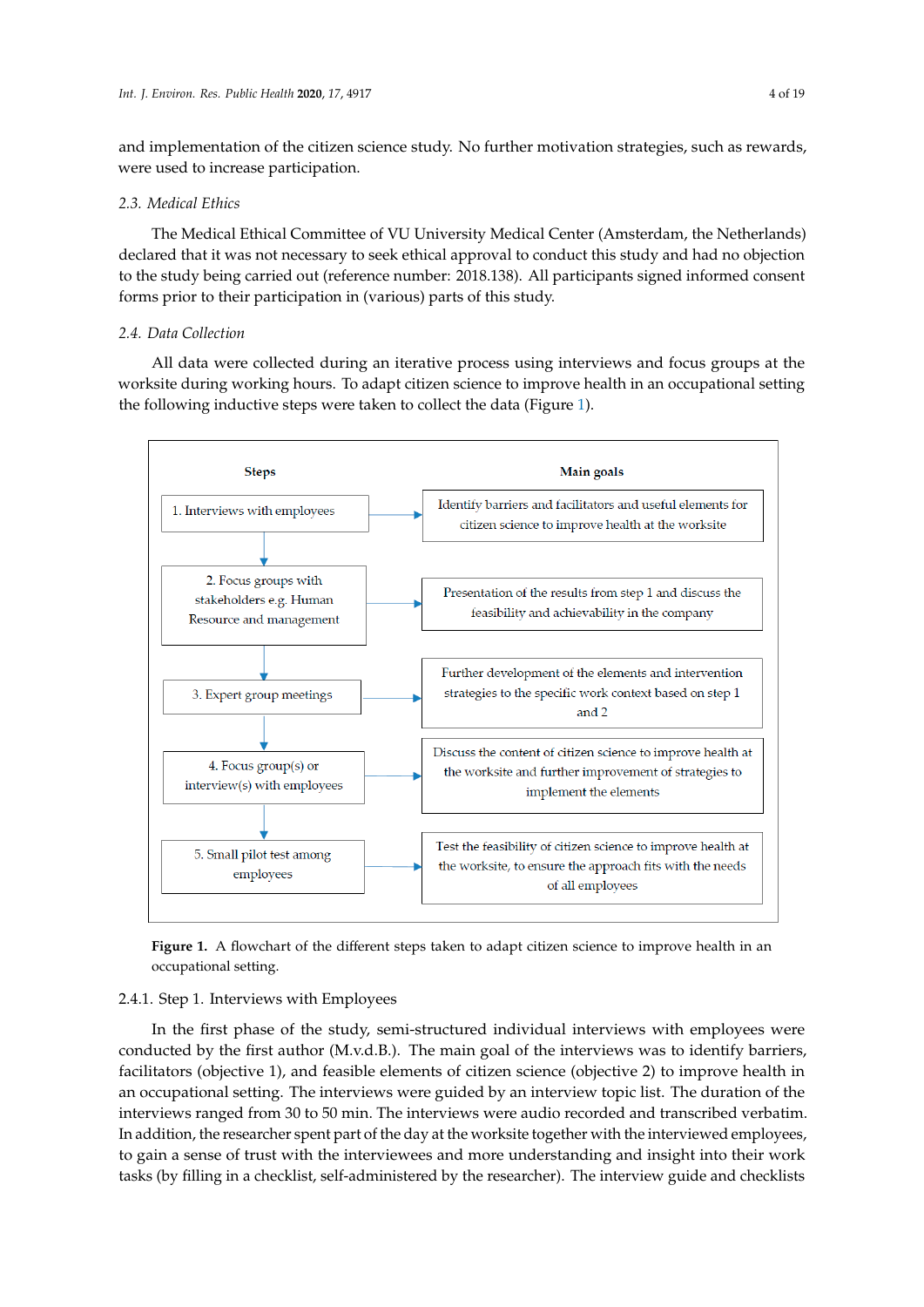were generated by the researchers and based on topics from a previous citizen science study among low socioeconomic adults [\[29\]](#page-18-5).

#### 2.4.2. Step 2. Focus Groups with Stakeholders

The main results of the interviews conducted in step 1 were discussed with the managers, prevention team, and HR advisors in a focus group interview in each company. During this meeting, citizen science elements named in step 1 were discussed and further adapted to the possibilities of the worksite and the organization. The duration of each of the focus groups was one and a half hours. The focus groups were audio recorded and transcribed verbatim. Two authors (M.v.d.B. and G.H.) carried out these focus groups. During the focus groups, the first researcher presented the findings derived from the interviews, asked questions, and led the discussions. The second researcher took notes and asked additional questions.

#### 2.4.3. Step 3. Expert Group Meetings

Based on the results of the interviews and focus groups (steps 1 and 2), a group of experts further adapted citizen science elements to the specific worksite settings and made materials (e.g., information brochures, diaries, fact sheets) and workshops suitable for blue-collar workers. The group consisted of experts in citizen science, experts from the national occupational health institute of the construction industry, experts/trainers in the communication of health information to people with low health literacy, and experienced researchers in occupational health.

#### 2.4.4. Step 4. Focus Groups with Employees

The interviewees from step 1 were contacted by e-mail to participate in focus groups, in order to discuss the content of citizen science and results of the focus groups with stakeholders (step 2) and to further improve the materials made by the expert group (step 3). At two locations of the construction company, focus groups were not possible, as only one or two employees were present at these locations. In these cases  $(n = 2)$  an interview was conducted instead of a focus group. In total, one focus group (*n* = 9) was conducted at the terminal company, and two focus groups (*n* = 4 and  $n = 5$ ) and two individual interviews were conducted at the construction company. The duration of the focus group meetings and interviews ranged from 30-90 min. Due to the rotating shift schedule in the terminal company and the changing temporary construction sites in the construction company, it was not possible to include all those interviewees who participated in step 1 in focus groups as well. Instead, other employees (*n* = 5) (predominantly blue-collar workers) were asked to participate.

#### 2.4.5. Step 5. Small Pilot-Tests

The adapted citizen science approach to improve health was pilot-tested among a portion of the interviewees in both companies, as well as among two employees at each company who were not involved in the interviews or focus groups. The citizen science elements were tested to ensure that they were feasible and reflected the needs of all employees. The researchers performed the first interactive meeting, as intended in citizen science. After the pilot tests, employees were asked to give oral feedback regarding the materials so far. Employees also tested the personal diary for several days and were contacted by phone or e-mail to give their feedback.

#### *2.5. Analysis*

Interview and focus group transcripts were coded based on thematic content analysis using Atlas.ti software. To get familiar with the data, the first author (M.v.d.B.) read the data in-depth. After this, two authors (G.H. and M.v.d.B.) independently developed codes in five interviews to ensure reliability in the coding procedure. These coded interviews were discussed, and the codes were organized and categorized in broader themes. Based on these themes and codes, the first author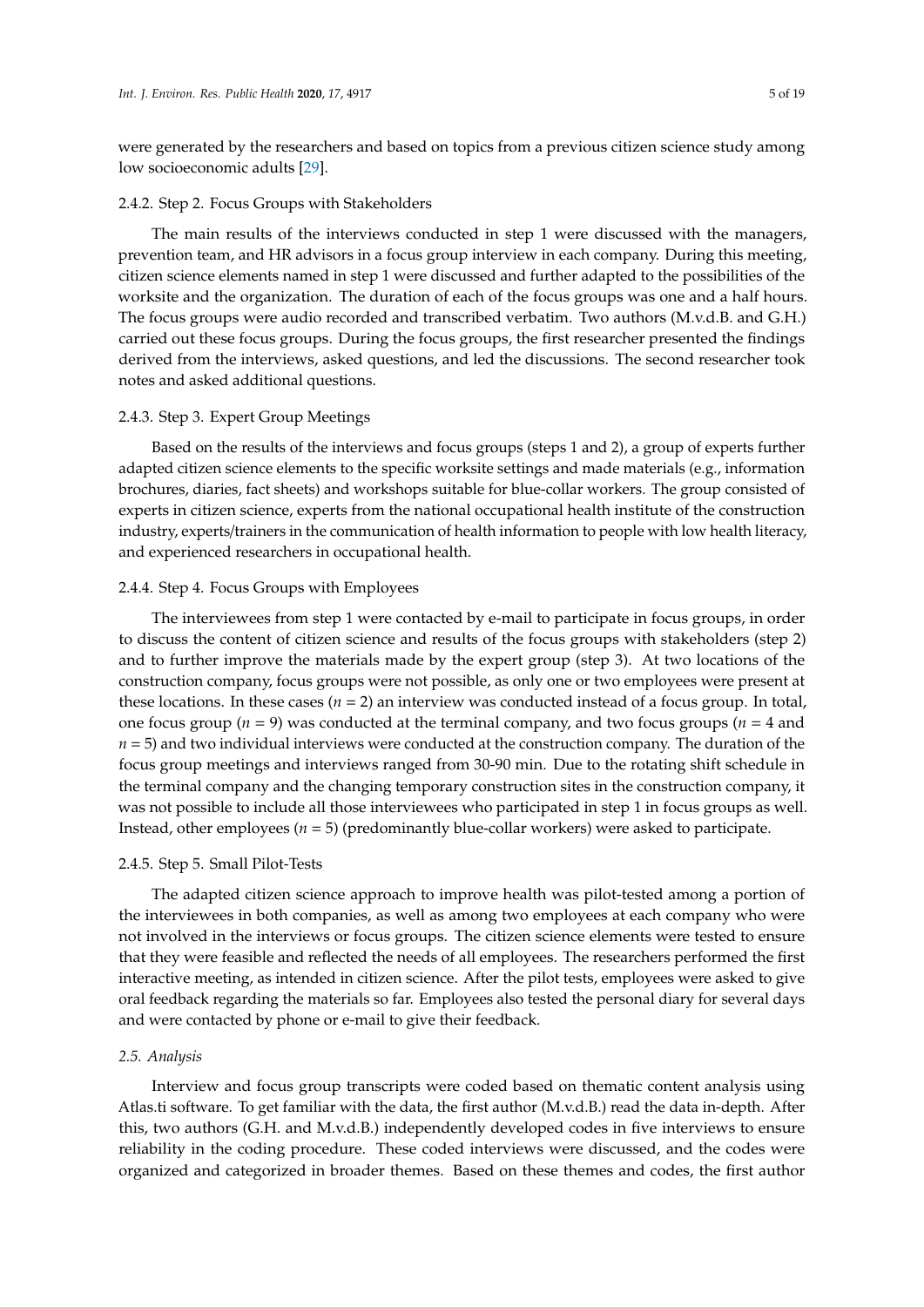(M.v.d.B.) coded the other interviews. The codes were discussed, and decisions were taken together (M.v.d.B. and G.H.). To ensure reliability, the codes were checked again by the second author (G.H.). These codes and themes were further extended if needed, and used to specify the feasible elements and strategies in steps 3–5. The self-administered checklist (step 1) was summarized and used by the researchers to gain more in-depth understanding of the data derived from the interviews and focus groups. These codes and themes were used to structure the results (Appendix [A\)](#page-15-0). Quotations were included to clarify themes. The interviews were held in Dutch. The quotations were translated by a native speaker. To check the translation to English, a cross check was performed by a second native speaker. speaker.

### **3. Results 3. Results**

# *3.1. Study Population 3.1. Study Population*

Figure 2 shows an overview of the participants for all steps of research in both companies. Fi[gur](#page-6-0)e 2 shows an overview of the participants for all steps of research in both companies. In In total, 26 employees (19 blue-collar, 7 white-collar) participated in steps 1, 4 and 5 of data collection total, 26 employees (19 blue-collar, 7 white-collar) participated in steps 1, 4 and 5 of data collection (construction company  $n = 12$ , terminal company  $n = 14$ ). Most employees were men (96%). Sixteen employees filled out the questionnaire ( $n = 16$ ). The ages of these employees ranged from 22 to 59 years. Of these employees, six employees rated their physical workload as heavy, five as intermediate, and five as low.  $\mathbf{r}$  intermediate, and fixed as  $\mathbf{r}$ 

<span id="page-6-0"></span>

**Figure 2.** An overview of the participants in all steps of research. 1 See Figure 1 f[or](#page-4-0) an explanation of **Figure 2.** An overview of the participants in all steps of research. <sup>1</sup> See Figure 1 for an explanation of the steps. HR = Human Resources. the steps. HR = Human Resources.

Due to the iterative process, the results are not described according to the steps of research that Due to the iterative process, the results are not described according to the steps of research that were followed, but described as barriers and facilitators and feasible elements for citizen science. were followed, but described as barriers and facilitators and feasible elements for citizen science. Employees identified factors that might serve as barriers or serve to facilitate the use of citizen science Employees identified factors that might serve as barriers or serve to facilitate the use of citizen science aimed to improve health at the worksite (Table 1). The employees named several contextual and aimed to improve health at the worksite (Table [1\)](#page-7-0). The employees named several contextual and personal factors, which are further explained below. In general, employees considered most factors personal factors, which are further explained below. In general, employees considered most factors to  $\frac{1}{2}$  be barriers and some factors were considered both barriers and factors. Based on the factors,  $\frac{1}{2}$ be barriers and some factors were considered both barriers and facilitators. Based on these factors,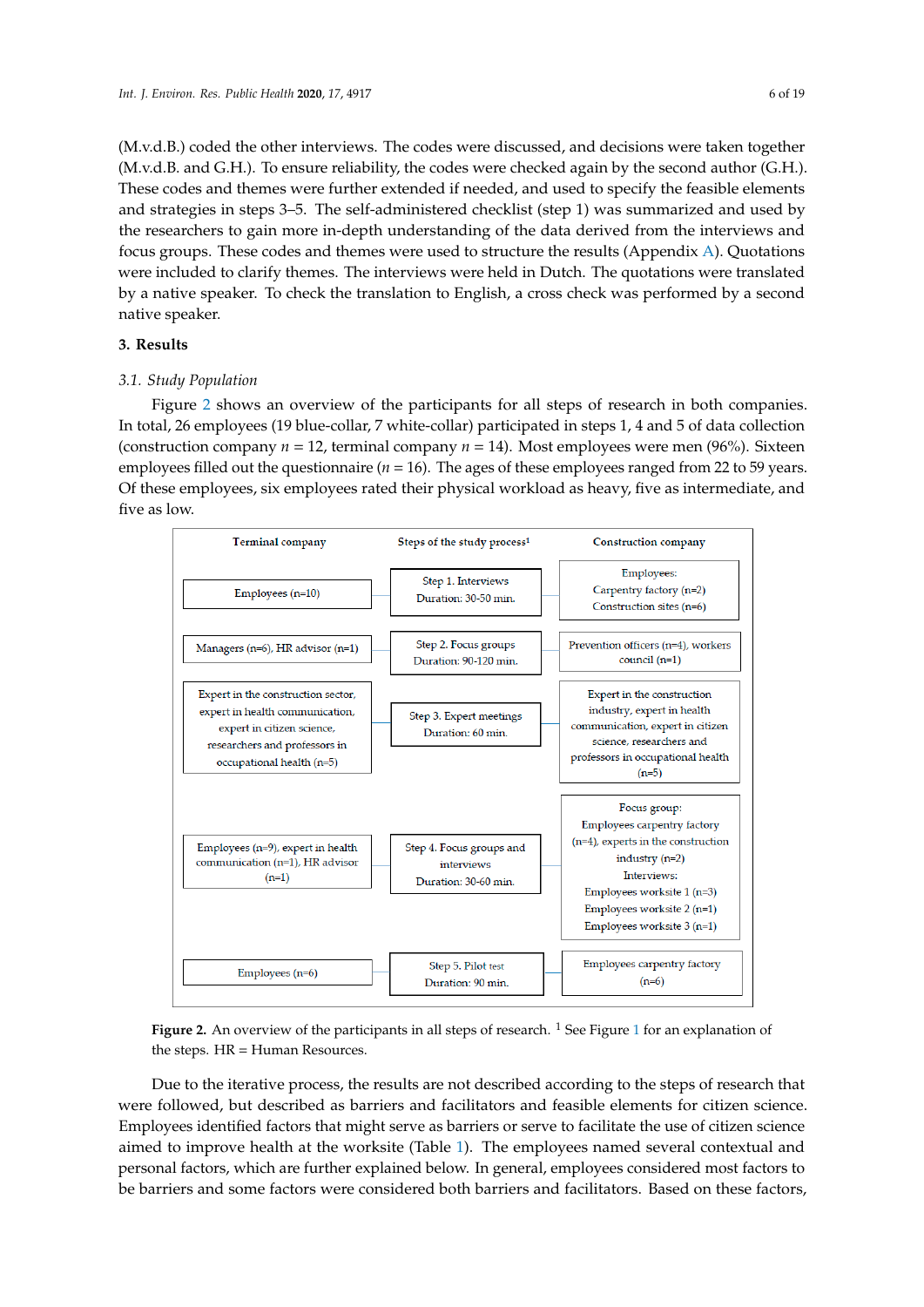feasible elements for citizen science to improve health at the worksite were further identified and designed during the steps that followed (Table [2\)](#page-10-0). An overview of the codes and themes can be found in Appendix [A.](#page-15-0)

| Category                                                                                                                                                                                                                                       | Factors             | <b>Construction Company</b> | <b>Terminal Company</b> |
|------------------------------------------------------------------------------------------------------------------------------------------------------------------------------------------------------------------------------------------------|---------------------|-----------------------------|-------------------------|
| Work location<br>Work pressure<br>Context<br>Shift work<br>(Lack of) social support and<br>(negative) social culture<br>Lack of openness for change<br>Lack of/incorrect risk perception<br>Personal<br>Negative attitude<br>Lack of awareness | Barrier             | Barrier                     |                         |
|                                                                                                                                                                                                                                                | Barrier             | Barrier                     |                         |
|                                                                                                                                                                                                                                                |                     | Not applicable              | Barrier/Facilitator     |
|                                                                                                                                                                                                                                                | Barrier/Facilitator | Barrier/Facilitator         |                         |
|                                                                                                                                                                                                                                                |                     | Barrier                     | Barrier                 |
|                                                                                                                                                                                                                                                |                     | Barrier                     | Barrier                 |
|                                                                                                                                                                                                                                                | Barrier             | Barrier                     |                         |
|                                                                                                                                                                                                                                                |                     | Barrier                     | Barrier                 |

<span id="page-7-0"></span>**Table 1.** Barriers and facilitators for a citizen science approach to improve health at the worksite.

#### *3.2. Barriers and Facilitating Factors for Citizen Science to Improve Health at the Worksite*

#### 3.2.1. Contextual Factors

First, employees working at the construction company's temporary worksites perceived their work location as a factor that would inhibit the use of citizen science to improve health at the worksite. Due to their work at temporary construction sites, they often had to adapt to new circumstances, changing rules, and colleagues. In addition, the construction workers at temporary worksites had to deal with long, fatiguing commutes after exhausting workdays. They believed that these contextual factors might lead to difficulties for employing citizen science to improve health at their worksites, such as difficulties organizing meetings and effectively recruiting enough citizen scientists. These barriers did not apply to the employees working at the carpentry factory of the construction company because they work at a stationary worksite. At the terminal company, work location was seen as a barrier by employees, because the terminal was located in a remote industrial area and therefore many employees had to commute long distances. The long commutes reduced employees' willingness to engage in other activities, such as participating in citizen science.

Carpenter at temporary worksites, age unknown:

*"As I see it, and speaking from personal experience, construction generally means having to work long hours. The work day starts at 06:45 and often includes a long commute, meaning you have to leave your house at the crack of dawn. The journey back home takes even longer due to tra*ffi*c jams and the like – it's exhausting doing that time and time again."*

Second, both at the construction and the terminal company, work pressure was mentioned as a barrier for implementing citizen science to improve health at the worksite. Employees working at temporary construction sites experience high work pressure and an associated lack of time for other activities during working hours. This means that it would be rather difficult to actively take on the role of a citizen scientist. In contrast, employees working at the carpentry factory described their work as well distributed over time and, therefore, did not experience high work pressure, which might be a facilitator for employing citizen science.

At the terminal company, work tasks and pressures may change quickly due to factors such as delayed or changed transport schedules which sometimes lead to unexpectedly high work pressure. Another factor at the terminal company was the shift schedule, which was mentioned as both a possible barrier and a possible facilitator. Varied shift schedules might make it hard to recruit enough citizen scientists at the worksite and to organize meetings during or outside working hours. However, employees also suggested that the rotating schedule could improve participation in citizen science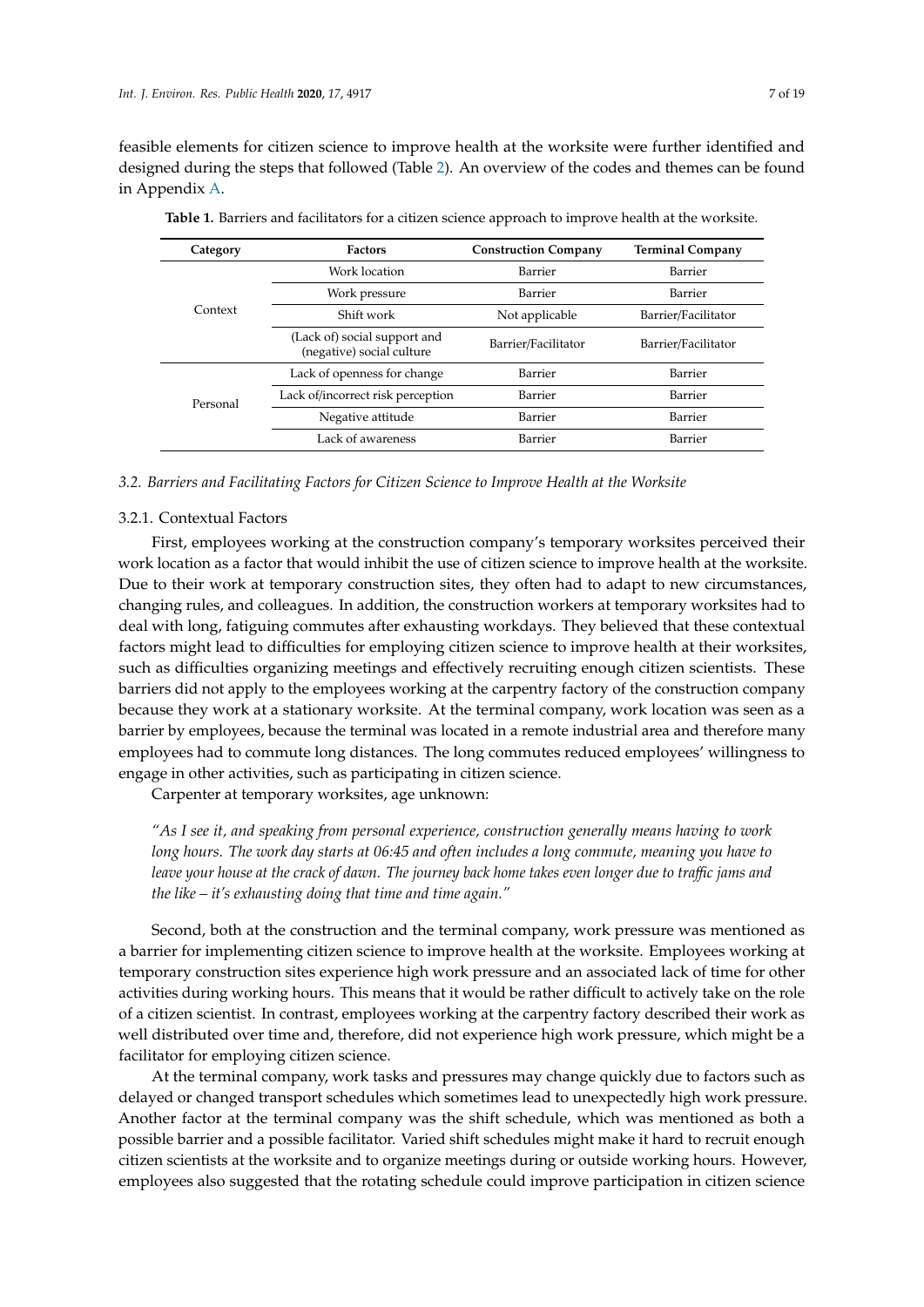because after one group of employees has left a shift, others continue to work. According to them, this reduces work pressure and overtime duties, which may be helpful organizing citizen science activities after working hours.

Marine planner at the terminal company, between 35–49 years of age:

*"Yes. The workload is heavy, and if you want to work in this industry you need to be able to handle that. There are definitely periods that are incredibly busy. Some projects give you enough time to do everything and allow you to properly plan the work on a ship. But more often than not, you're in a situation where only half of your plan is complete while the ship is already just around the corner. So you know you only have an hour before the work starts. In other words, go, go, go!"*

Third, most employees in both companies felt that the 'masculine culture' among colleagues discouraged talking about personal topics, such as lifestyle and health, and also discouraged participating as citizen scientists at the worksite. This was also underlined by the management of both companies. Therefore, social support and social culture at the worksite were considered as barriers for using citizen science to improve health at the worksite.

Focus group, management construction company:

*"Well I guess a lot of the guys here have this mentality of 'I'm not a wuss, just keep powering on'. But if pressed, they'll admit that they have a backache or some other ailment."*

When employees were asked about social support from colleagues, the employees working at temporary construction sites mentioned that they had to deal with frequently changing colleagues, and, therefore, they regarded themselves more as individuals than as being part of a team. They thought this might be a barrier for using citizen science to improve health at the worksite, since colleagues might not listen to each other or even know each other at all.

Carpenter at temporary worksites, between 50–64 years of age:

*"Because we always work on big projects. And don't forget, you guys [researchers] see each other every day – we don't. For example, I might be working on a project with my colleagues, let's say, and then be transferred to this project for four months and then to another project after that. This means I might not see my colleagues for 10 years because we are part of such a large organization."*

In contrast, some employees working at the carpentry factory of the construction company and the terminal company felt as being part of a team and thought this was a facilitating factor for citizen science to be able to improve health at the worksite. Despite the 'masculine culture,' they felt that they could talk about a lot of things with colleagues and they thought colleagues advising each other might be more effective than an outsider telling them what to do. A few employees at the terminal company thought social support could be a facilitator to motivate colleagues with negative attitudes towards lifestyle and health.

Mechanic and safety trainer at the terminal company, between 35–49 years of age:

*"And sometimes we had some very di*ffi*cult colleagues, who were very inflexible and would say 'I'm not doing such and such'... I think the key, in such a situation, is to use the group to get these people to cooperate. If you have a group of people and a few enthusiastic people those are your sponsors use them to motivate others."*

Likewise, some employees from the terminal company that participated were interested in playing the role of citizen scientist, by collecting data from interviews with colleagues for instance, but were also interested in promoting health and serving as motivators.

Regarding social support from the employers, most employees in both companies mentioned feeling positively about the work-related possibilities of their employer. They also felt their employer was involved personally with the employees, which they considered to be a facilitator for the use of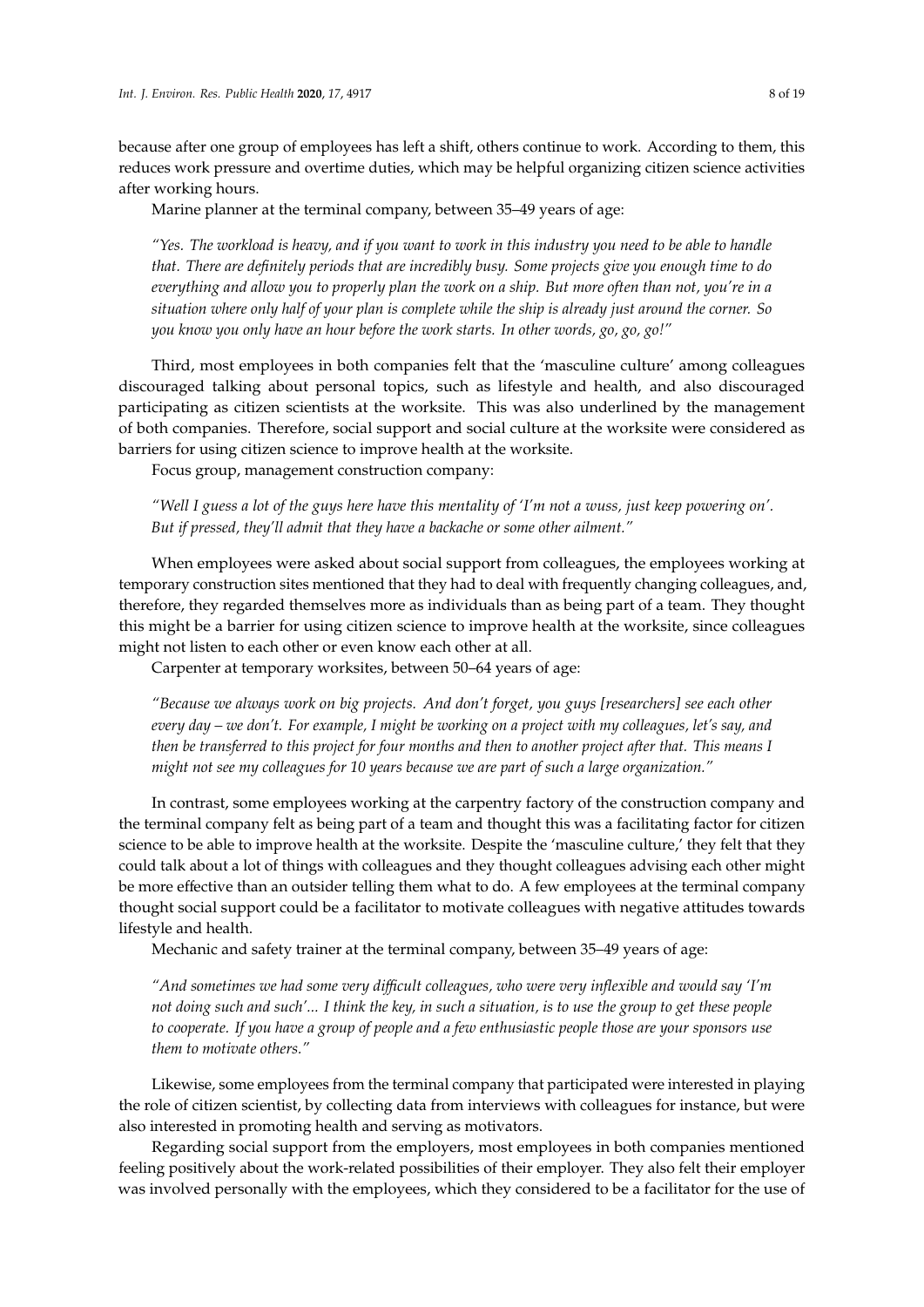citizen science to improve health at the worksite. Still, particularly at temporary construction sites, employees thought their employer should spend more time at the worksite listening to employees in order to have a better understanding of the daily issues at the worksite and to make clear agreements about how best to work together with the employees. They considered the absence of the employer to be a barrier to implementing citizen science because they felt that the employer had little insight into the experiences of employees at the worksite and did not feel appreciated by their employer. Therefore, without the employer spending time at the worksite, the employees were not highly motivated to actively participate in citizen science.

Focus group management, construction company:

*"Of course, one of the things people say is 'we never, or hardly ever, see the executives'. This is a di*ffi*cult dilemma for everyone – including the executives themselves. I don't think it's because it's not important to them – but rather they lack the time and space for visits. These types of things become more di*ffi*cult and complicated as an organization grows and even more so when you consider that we have several di*ff*erent locations. It just becomes very tricky."*

#### 3.2.2. Personal Factors

In both companies, most employees were uncertain about whether their colleagues would be interested and open to talk about personal issues, such as lifestyle and health. This was mentioned as a reason why they would not join citizen science initiatives to address their health more actively as citizen scientist. As an explanation for this uncertainty, they suggested a lack of awareness and/or lack of/incorrect risk perceptions regarding health, lack of openness to changing their health behaviors, and negative attitudes.

Firstly, they believed that a lot of their colleagues actually had a lack of awareness and/or lack of/incorrect risk perceptions regarding health. As a consequence, they may not be motivated to change their lifestyles or participate actively in WHPPs in general.

Service mechanic at the terminal company, between 18–34 years of age:

*"Food and those kinds of things. It's just easy - especially if it's not a priority... I think lots of people don't realize how unhealthy they are until they stop."*

Secondly, some of the interviewees thought that their colleagues had negative attitudes and were not open to changes. These thoughts were confirmed by the management during focus groups. For example, if new tools at the worksite were offered by the employer, many employees resisted at first and it would take time before they could see the benefits of these new tools.

Machine worker and carpenter at the carpentry factory, between 18–34 years of age:

*"Yes I have... quite a lot of inflexible colleagues, who are not open to change. I mean, this is a great organization that takes care of everything. But a lot of people find it hard to adapt – they find change di*ffi*cult."*

The employees in both companies thought that, in general, their colleagues would have negative attitudes regarding health and might not be open to changing their behavior or talking about personal topics. They assumed that talking about health would be strange and they did not want to be different from the rest of the group. Therefore, they thought these negative attitudes would make it difficult to achieve results with citizen science to improve health at the worksite among employees.

#### *3.3. Feasible Elements for Citizen Science to Improve Health at the Worksite*

Besides the identified barriers and facilitators, codes and themes for citizen science elements were identified during the interviews and focus groups (step 1 and 2). During step 3–5, these codes and themes were extended if needed and used to specify the content and strategies for the citizen science elements. In the design of the elements, it was further elaborated on how to take these barriers and facilitators into account. After pilot testing, three main elements for citizen science to improve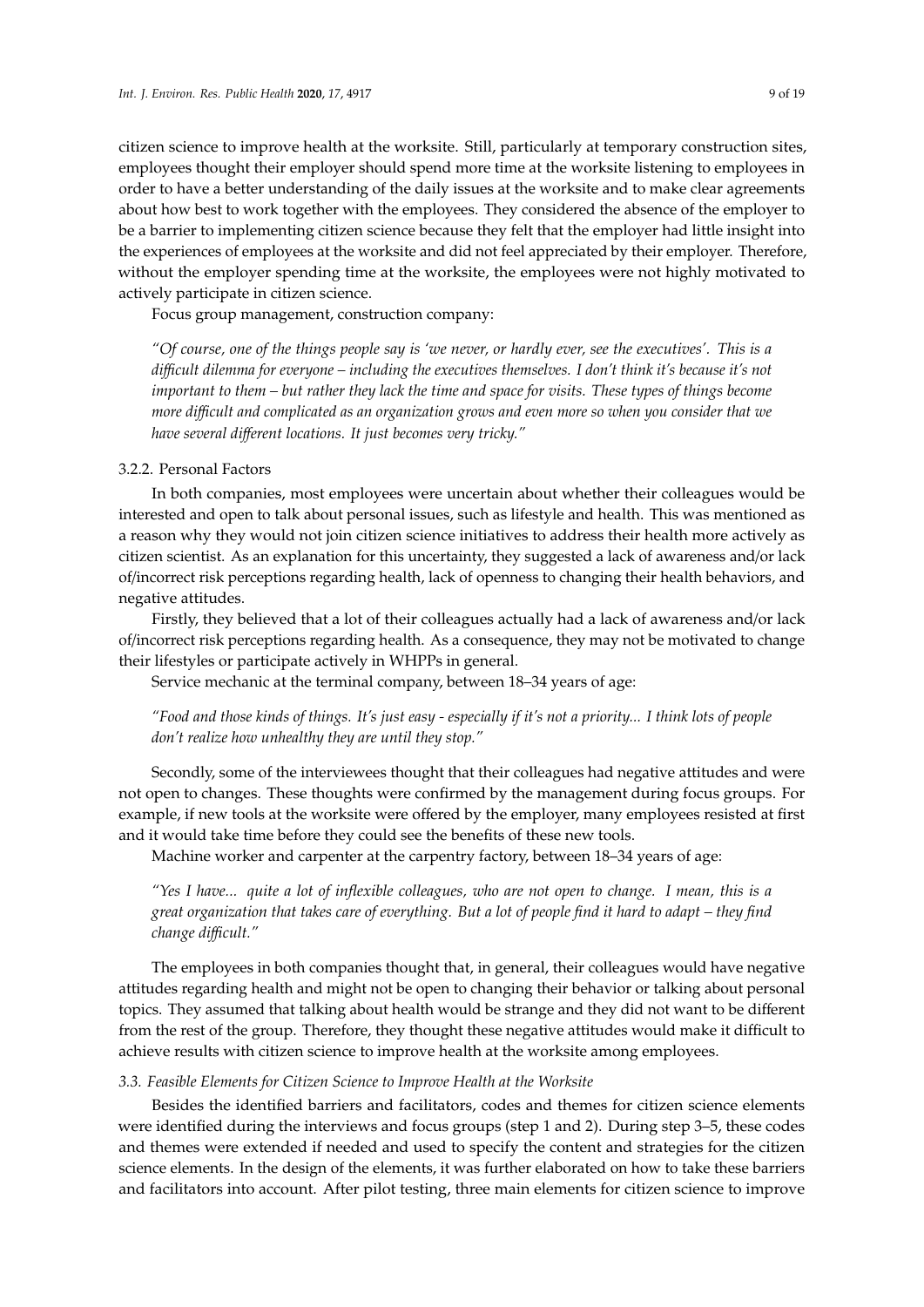health at the worksite were identified, namely (1) improving knowledge and skills to improve lifestyle and health, (2) improving social support and social culture, and (3) creating awareness of lifestyle behaviors. An overview of the elements of citizen science to improve health at the worksite and the targeted barriers and facilitators can be found in Table [2.](#page-10-0)

<span id="page-10-0"></span>**Table 2.** Identified citizen science elements, strategies and targeted barriers and facilitators for citizen science to improve health in each company.

| <b>Citizen Science Element</b>               | <b>Targeted Barriers/Facilitators</b>                                                                                                       | <b>Strategies to Implement the Element</b>                                                                                    | Included in    |
|----------------------------------------------|---------------------------------------------------------------------------------------------------------------------------------------------|-------------------------------------------------------------------------------------------------------------------------------|----------------|
|                                              |                                                                                                                                             | Content focused on lifestyle factors,<br>mainly physical activity and dietary<br>behavior, during shift work                  | T <sup>1</sup> |
|                                              | Lack of/incorrect risk perception,<br>lack of openness for change, lack of<br>awareness, negative attitude                                  | Content focused on physical activity<br>during work and leisure time and<br>dietary behavior in a physically<br>demanding job | C <sub>2</sub> |
|                                              |                                                                                                                                             | Information provided on employee<br>specific factsheets                                                                       | C              |
|                                              |                                                                                                                                             | Information provided in a booklet                                                                                             | T              |
| Improve knowledge and                        | Work location, work pressure                                                                                                                | Short, repetitive meetings during<br>working hours                                                                            | C/T            |
| skills to improve lifestyle<br>and health    | Lack of/incorrect risk perception,<br>lack of openness for change, lack of<br>awareness, negative attitude, work<br>location, work pressure | Recurrent reminders of health messages<br>via screens at the worksite                                                         | $\mathsf{C}$   |
|                                              |                                                                                                                                             | Recurrent and reminder of health<br>messages via e-mail or SMS                                                                | T              |
|                                              | (Lack of) social support and<br>negative social culture                                                                                     | Interactive meetings                                                                                                          | C/T            |
|                                              | Lack of/incorrect risk perception,<br>lack of awareness, negative attitude,<br>lack of openness for change                                  | Narrative storytelling (a short video of<br>an employee telling his personal story)                                           | $\mathsf{C}$   |
|                                              | Lack of/incorrect risk perception,<br>lack of openness for change, lack of<br>awareness                                                     | Personal goal setting                                                                                                         | C/T            |
|                                              | (Lack of) social support and<br>negative social culture, lack of<br>awareness, negative attitude                                            | Performing exercises during meetings                                                                                          | C              |
|                                              | (Lack of) social support employees<br>and negative social culture                                                                           | Interactive, small group meetings with<br>employees                                                                           | C/T            |
| Improve social support<br>and social culture | (Lack of) social support from the<br>employer                                                                                               | Meetings facilitated by the prevention<br>team and management of the company                                                  | C              |
|                                              |                                                                                                                                             | Providing a step counter                                                                                                      | T              |
|                                              | (Lack of) social support, negative<br>attitude, lack of openness for                                                                        | Collect and discuss ideas on how to<br>improve health at the worksite                                                         | C/T            |
|                                              | change, lack of awareness                                                                                                                   | Active role in the decision-making<br>process                                                                                 | C/T            |
|                                              | (Lack of) social support employees                                                                                                          | Additional training of citizen scientists                                                                                     | T              |
| Create awareness of                          | Lack of awareness, lack of/incorrect<br>risk perception, negative attitude                                                                  | Collect personal data on lifestyles<br>(photos/videos)                                                                        | C              |
| lifestyle behavior                           |                                                                                                                                             | Collect personal data on lifestyle by<br>keeping a diary and a step counter                                                   | T              |

<sup>1</sup> Construction company.<sup>2</sup> Terminal company.

#### 3.3.1. Improve Knowledge and Skills

In both companies, the employees considered trainings to increase knowledge and skills to be a key element for citizen science to improve health at the worksite. They believed that, some of their colleagues had negative attitudes towards health and might not be aware of their health risks because they believed they were already living healthy lives. Therefore, these employees thought that simple, short, and practical knowledge on lifestyle and health should be provided, to make workers more aware of their own lifestyles, which in turn would improve both their risk perception and their attitude towards lifestyle and health. This knowledge was provided via an interactive quiz designed with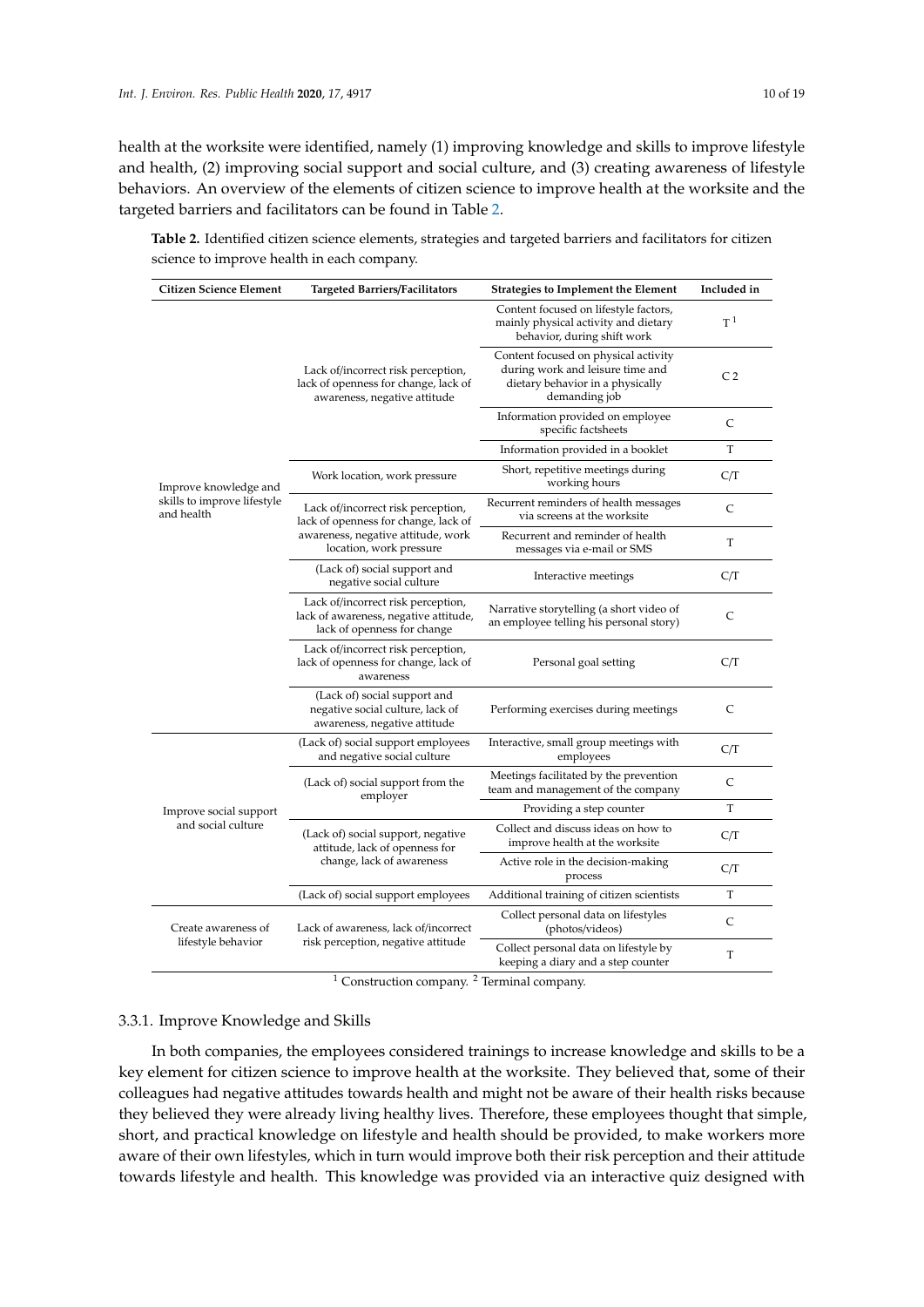management, experts, and employees during steps 2–4. The quiz was pilot-tested and considered helpful by employees (step 5).

Furthermore, employees had thoughts on how to convey information towards their colleagues. First, narrative storytelling was considered to be a beneficial method because it could make health information more personal, which could in turn lead to a better understanding and acceptance of the message.

Machine worker and carpenter at the carpentry factory, between 18–34 years of age:

*"You sometimes see those videos about people breathing in dust and then getting serious illnesses so that they can't live to see their children grow up. That is... well, I had just become a father and then it hits you hard. It makes you stop and think and makes you aware of the risks involved. I think that's a good thing, but some people think it's rubbish. But that's mainly because a lot of people in this industry tend to be quite nonchalant. I think it's better to be informed of the facts as they are."*

Second, the information should not be given once, but repetition of the information was considered crucial to starting behavioral change. Third, personal goal setting was mentioned, because goals need to be personalized in order to see the relevance and get motivated.

#### 3.3.2. Social Support and Social Culture

Most interviewees thought it would not be feasible for employees to fulfill the role of citizen scientist at the worksite due to lack of time, lack of social support, and unsupportive social culture. Although the employees at the terminal company had these thoughts as well, some employees showed their interest in taking on the role of citizen scientist, but only if they would receive additional help. In addition, instead of this individual role as a citizen scientist, interviewees considered it essential to improve social support and create a more open social culture at the worksite to improve health. Therefore, social support and social culture were considered to be elements needed for citizen science to be able to improve health at the worksite. Interviewees mentioned that an interactive training to improve knowledge and skills should be given in small groups to create a safe setting and provide the possibility for employees to talk with one another about their experiences and perceived health problems. Personal stories from peers were perceived as useful and interviewees believed that employees would be more open to receiving help or advice from their own colleagues than from an outsider who is not familiar with their work at the construction site. This way, social support from colleagues and the social culture in general might be improved, which in turn might also lead to more openness to talking about health.

Focus group employees, terminal company:

*"Talking to others makes you realize they are facing the same issues we are. That can happen when talking to an internal sta*ff *member or when talking to someone outside the organization but also when you talk to someone... to two internal sta*ff *members or to two people from the outside. Everyone has di*ff*erent sleep habits, some people sleep really well and others have a lot of trouble sleeping. I am a good sleeper so I cannot tell someone who is having trouble sleeping what they should do to sleep better."*

Besides social support from employees, employees working at temporary construction sites in particular emphasized that it would be beneficial if their employer would show them more appreciation and would attend the worksite more often to listen to the experiences and issues of the employees. The company management was aware of this problem. Therefore, it would be beneficial if the employer would attend group meetings at all temporary construction sites. At the terminal company, it was also mentioned that the employer should pay more attention to the employees' health, for example by improving the food quality at the company restaurant.

#### 3.3.3. Creating Awareness of Lifestyle Behaviors

In order to make the knowledge and skills fit with the needs of the employees, interviewees in both companies often addressed awareness about their own health as an important element in changing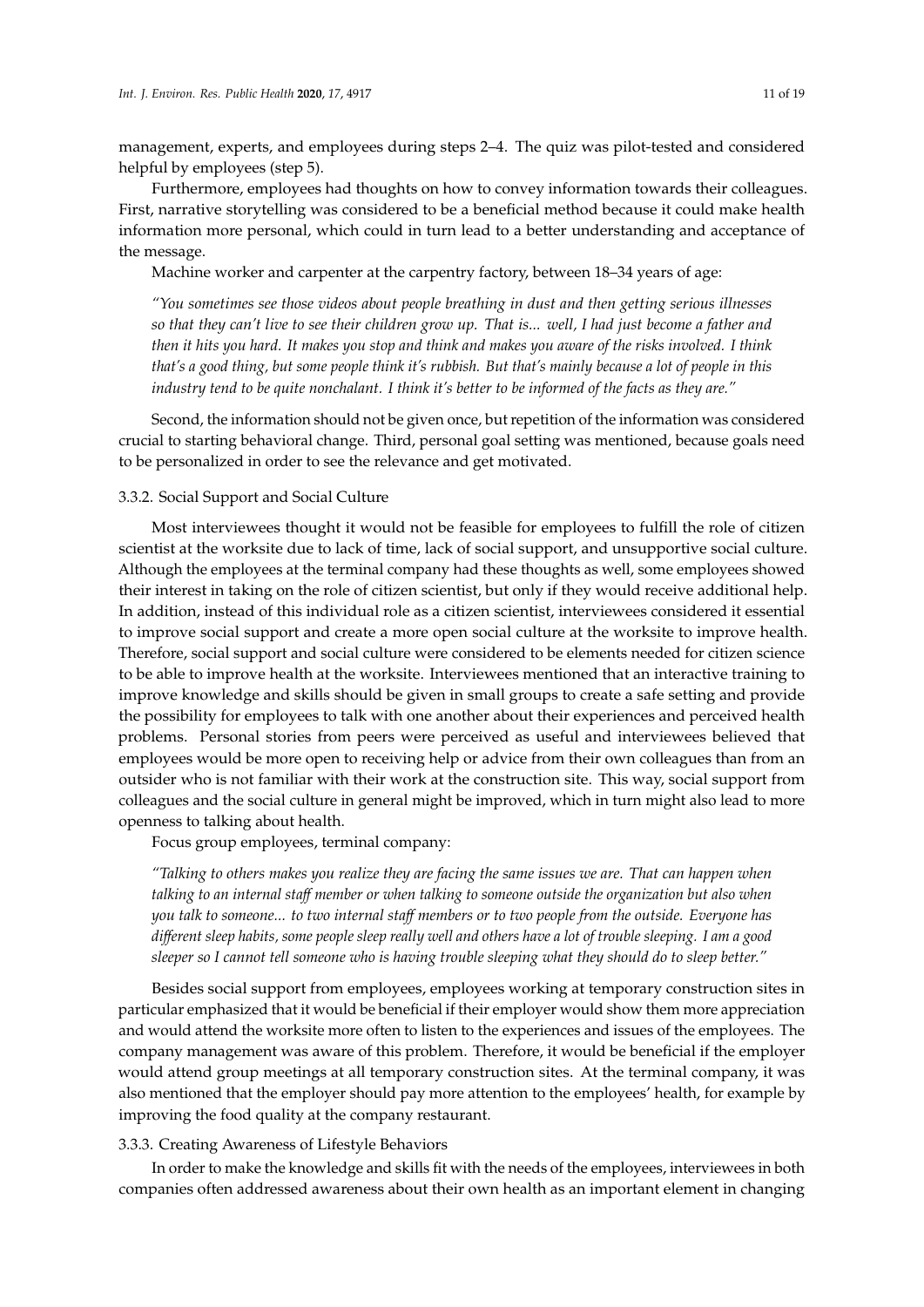behavior and increasing personal risk perceptions towards regarding health. Most employees thought more insight into their own health and health-related behavior would be needed to improve their motivation to change their lifestyle. Some employees explained that if they do not notice the problem, they will not consider improving their lifestyle actively.

Execution supervisor at the terminal company, age unknown:

*"Yes, being confronted with the hard facts is an option—telling someone about the horrible diseases they are at risk of developing. But is that really going to help? You don't really know. It's probably more helpful for someone to realize that they are not taking good care of themselves or to recognize their unhealthy behaviors, and then feel they would like to do something about that."*

In both companies, interviewees believed gaining more insight into their own lifestyles, e.g., by collecting personal lifestyle data, might be a promising way to increase awareness. Although they expressed that this was challenging, the employees came up with various ideas. In the construction company, most of the employees thought keeping a diary would not work well with construction workers. They came up with various other ideas such as health checks, but also suggested taking pictures from physical exercise activities or groceries at the supermarket to gain more insight and awareness of their own lifestyles. In contrast, most employees as well as the management from the terminal company thought keeping a personal diary would be useful if the diary was tailored to the contextual work factors of the company. Therefore, the employees of the terminal company designed a personal diary with the help of the researchers, which was tested in step 5.

Manager health, safety, security and environment at the terminal company, age unknown:

*"I think it is much more e*ff*ective to write down 'I ate three frikandels (deep-fried sausages) today' than to keep track of the calories you consumed in an app. I really believe that. Doing that for four weeks straight will give you a real wake-up call."*

#### **4. Discussion**

This study exploring the possibility of citizen science to improve health at the worksite revealed several contextual and personal factors, mainly considered to be barriers to its use. These barriers included: Work pressure and work location (e.g., temporary construction sites among construction workers), lack of awareness, a lack of/incorrect risk perception, negative attitudes regarding health and a lack of openness towards lifestyle and health. In addition, social support and social culture were mentioned in both companies as possible barriers as well as facilitators. Furthermore, employees from the terminal company considered shift work as both a barrier and facilitator. Taking these barriers and facilitating factors into account, three main elements for applying citizen science to improve health at the worksites were identified, namely: improving knowledge and skills regarding lifestyle and health, improving social support and social culture, and creating awareness about current lifestyle behavior. The elements for citizen science to improve health at the workplace were comparable in both companies, but the strategies to implement these elements differed based on the perceived barriers, facilitators and possibilities.

The findings of present study are in line with other participatory approaches implemented at the worksites of blue-collar workers. For example, Lingard et al. [\[22\]](#page-17-14) used participatory action research for health promotion among construction workers. They concluded that blue-collar construction workers are often interested in their health but felt restricted in their ability to change their behavior due to a lack of knowledge and work environmental factors such as the masculine culture. In addition, other studies identified social culture and the influence of masculinity at the worksite among blue-collar workers to have a negative impact on health behavior and their response on WHPP strategies, which underlines the need for changes in social support and social culture to improve health at the worksite [\[22](#page-17-14)[,46\]](#page-18-10).

Citizen science to improve health at the worksite was adapted by taking the needs, perceived possibilities, and perspectives of the target group into account. As a result, the present citizen science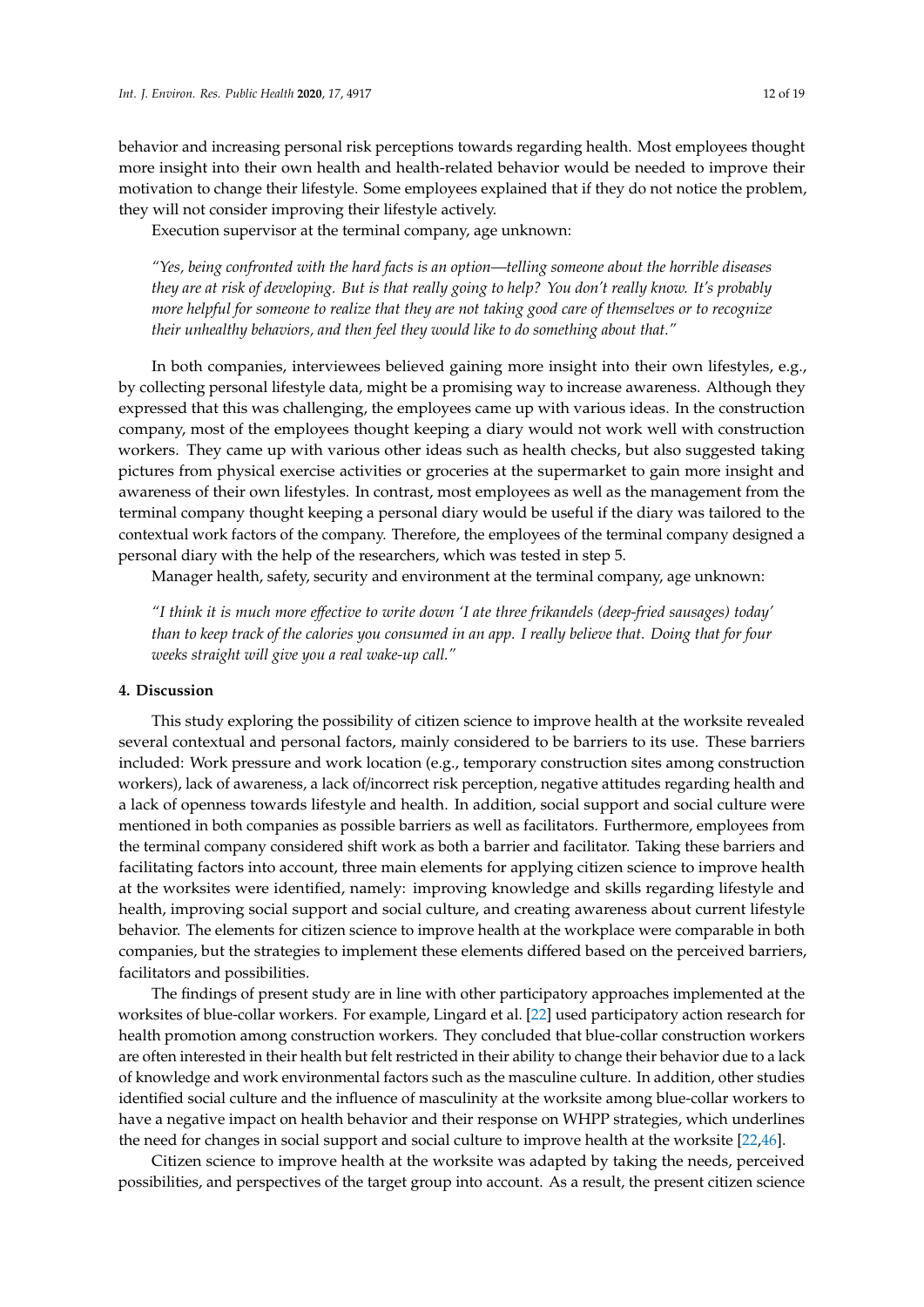approach differs from previous studies which have conducted citizen science. For instance, den Broeder et al. [\[29\]](#page-18-5) trained residents to become citizen scientists in order to collect data about the health of their neighbors [\[29\]](#page-18-5). In the current study, discussions were held with employees as to whether they would be interested in playing the role of citizen scientist. Most employees believed this would be challenging due to barriers such as lack of time, social culture, and personal factors (e.g., negative attitude towards health). This means that a total 'citizen science approach' or a very high level of co-creation [\[24](#page-17-11)[,25\]](#page-17-12) of the target population might not be feasible at the worksite of blue-collar workers. It was determined that it would, however, still be possible to include less intensive forms of citizen science or other participatory approaches by focusing on the three elements found in the current study. These insights from employees underline the importance of involving the target group in the design and implementation of WHPPs in order to fit their needs and possibilities. A recent systematic review on the effectiveness of WHPPs [\[20\]](#page-17-8) also highly recommended the use of participatory approaches such as citizen science for WHPPs among blue-collar workers, since this leads to WHPPs that better fit the needs of the target group [\[20\]](#page-17-8). Still, the question remains open as to whether the citizen science approach in current study can still be classified as 'citizen science'.

The first citizen science element considered as feasible in the current study was improving knowledge and skills regarding lifestyle and health. This is consistent with a review by Michie et al. [\[47\]](#page-18-11), which described that providing information, facilitating goal setting, and prompting barrier identification are the most common techniques for changing behavior [\[47\]](#page-18-11). In addition, their review described that these techniques might work additively. For example, providing information about the benefits of behavior change might motivate people to change, while goal setting, identifying barriers, and social support might help to turn their motivation into action.

Secondly, improving social support and social culture was identified as element for citizen science to improve health at the worksite. However, Verdonk et al. [\[48\]](#page-19-0) suggested that an individual program might also be important to attract men in programs that do not want a feeling of competition. Still, a review of Malik et al. [\[49\]](#page-19-1) regarding the improvement of physical activity and underlined that a team-based approach works better than an individual approach [\[49\]](#page-19-1). A similar point was made in a qualitative study by Tonnon et al. [\[18\]](#page-17-6) regarding perceived barriers and facilitators to the implementation of a lifestyle intervention in the Dutch construction industry. They pointed out that social support and social culture in the construction sector discouraged addressing problems about health [\[18\]](#page-17-6). The findings of these studies indicate the importance of improving social support and social culture by providing group-based, interactive meetings as part of citizen science aimed at improving health at the worksite.

The third element of citizen science to improve health in worksites was to create awareness of lifestyle behaviors. In line with the findings in our study, Tonnon et al. [\[18\]](#page-17-6) suggested that employees did not feel at risk because they considered their lifestyle to be healthy and they did not have the knowledge and skills to correctly estimate their own health risk. Therefore, the combination of improving knowledge and skills and creating awareness of lifestyle behaviors are elements of citizen science that could be relevant to improve health at the worksite.

A systematic review of interventions that included an Assessment of Health Risks with Feedback [\[50\]](#page-19-2) concluded that feedback on personal health information (e.g., by health screenings) may be a feasible strategy for creating awareness and increasing risk perception about personal lifestyle behavior [\[50\]](#page-19-2). Since we were unable to perform or use personal health screenings in this study and we wanted to actively involve the employees during the process of data collection, collecting personal data about lifestyle and health was included in order to raise awareness and increase employees' perception of risks related to their own lifestyle behavior. The methods on how to collect personal lifestyle data were designed together with the employees and management of the companies (including personal diaries or pictures on lifestyle behaviors). These methods illustrate that other feasible approaches to raising awareness could be found which actively promote the participation of employees in data collection.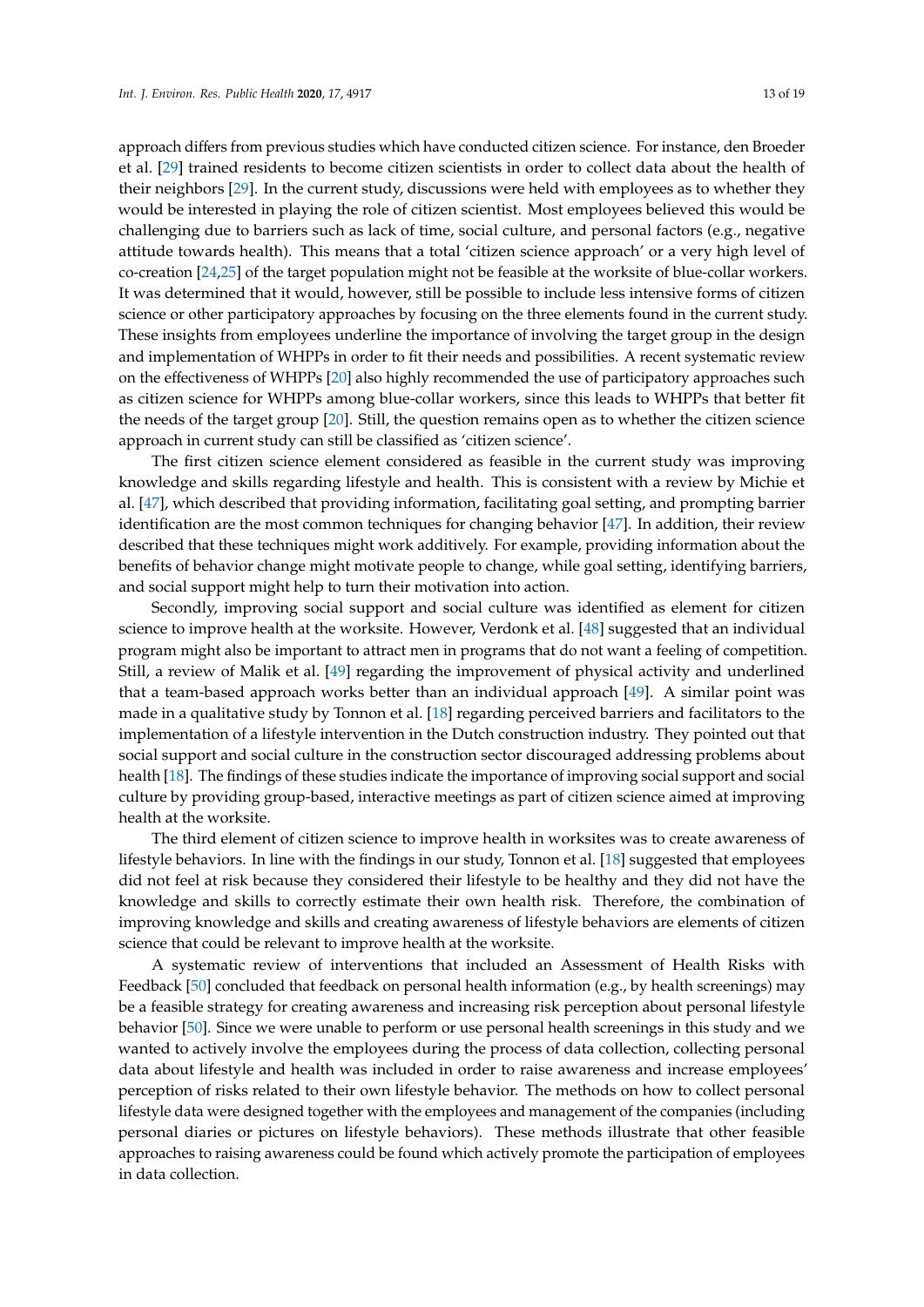The preliminary results of this study contributes to literature on the feasibility of citizen science to improve health in occupational settings and, more specifically, at worksites of blue-collar workers. One strength was that this was achieved by using a step-by-step inductive process, meaning that each step was established on information derived from the previous steps. Furthermore, all data were collected at the worksite and, during all of five steps, the study population was actively involved as much as possible. This provided an in-depth needs assessment to adapt citizen science at the worksite.

However, this study also had some limitations. First, the sample of employees included in this study was small and most employees had a scarcity of time to actively participate in the study next to their regular work tasks. This lack of time among employees resulted in less participation and involvement of the target group and, therefore, might have led to more guidance from the researchers than initially planned. To make it somewhat less time intensive for employees and employer, all data were collected at the worksites and during working hours. Furthermore, in order to collect enough data and to avoid missing perspectives from employees in the adaptation of citizen science at the worksite, maximum variation sampling was used to select a heterogeneous group of predominantly blue-collar workers by age, job function and lifestyle and health. Still, the lack of time and small sample included in this study might have resulted in a less heterogeneous group of workers. For example, workers who were interested in lifestyle and health were more motivated to participate, or workers who experienced less work pressure in their job function. Therefore, this study provides preliminary findings regarding feasible elements for a citizen science approach to improve health in an occupational setting and was able to include a group of employees that was willing to participate. Second, since the companies were focused on an organization-wide implementation of citizen science to improve health, including not only blue-collar but also white-collar workers, it was decided to also include a group of white-collar workers in the study. As part of the citizen science approach, we followed this preference of the managers despite the study was initially predominantly focused on blue-collar workers. The inclusion of white-collar workers did not provide new elements, but extended and further elaborated on the relevant insights from blue-collar workers. Third, this study included two large sized companies from different sectors, which lacks the specific insights of small and medium size companies. Future research is needed to confirm the results from this preliminary study in a larger and more heterogeneous sample including employees from small and medium size companies.

Nevertheless, the current study provides first insights into citizen science's ability to improve health at the worksite for blue-collar workers in different occupational settings. The current preliminary results show that the same elements of citizen science seems to be feasible in both companies, but that some intervention strategies differed because the citizen science approach was tailor-made and took barriers, facilitators, needs and possibilities of the organizational setting into account. An assessment of the organizational setting is an important first step for effective tailor-made WHPPs. Based on previous literature [\[18,](#page-17-6)[22,](#page-17-14)[47](#page-18-11)[,49](#page-19-1)[,50\]](#page-19-2), we believe that the citizen science elements identified here might be feasible to other companies, but that the strategies to implement these elements may differ across companies. This is mainly because of the importance of assessing the organizational setting and adapting strategies used in citizen science to improve health at the worksite [\[51,](#page-19-3)[52\]](#page-19-4). Therefore, further research should be conducted to determine to what extent citizen science needs to be adapted to other occupational settings.

#### **5. Conclusions**

This study is among the first studies that provides an insight into the adaptation of citizen science to improve health in an occupational setting and more specifically for blue-collar workers. To answer the first study objective, many contextual barriers and facilitators were identified for the use of citizen science to improve health at the worksite. In both companies, employees considered work pressure and work location as barriers, and social support and social culture to be both barriers and facilitators. Employees from the terminal company considered shift work to be both a barrier and a facilitator. Several personal factors were named to be barriers for citizen science to improve health, namely a lack of/incorrect risk perception, a lack of awareness and a negative attitude towards health, and a lack of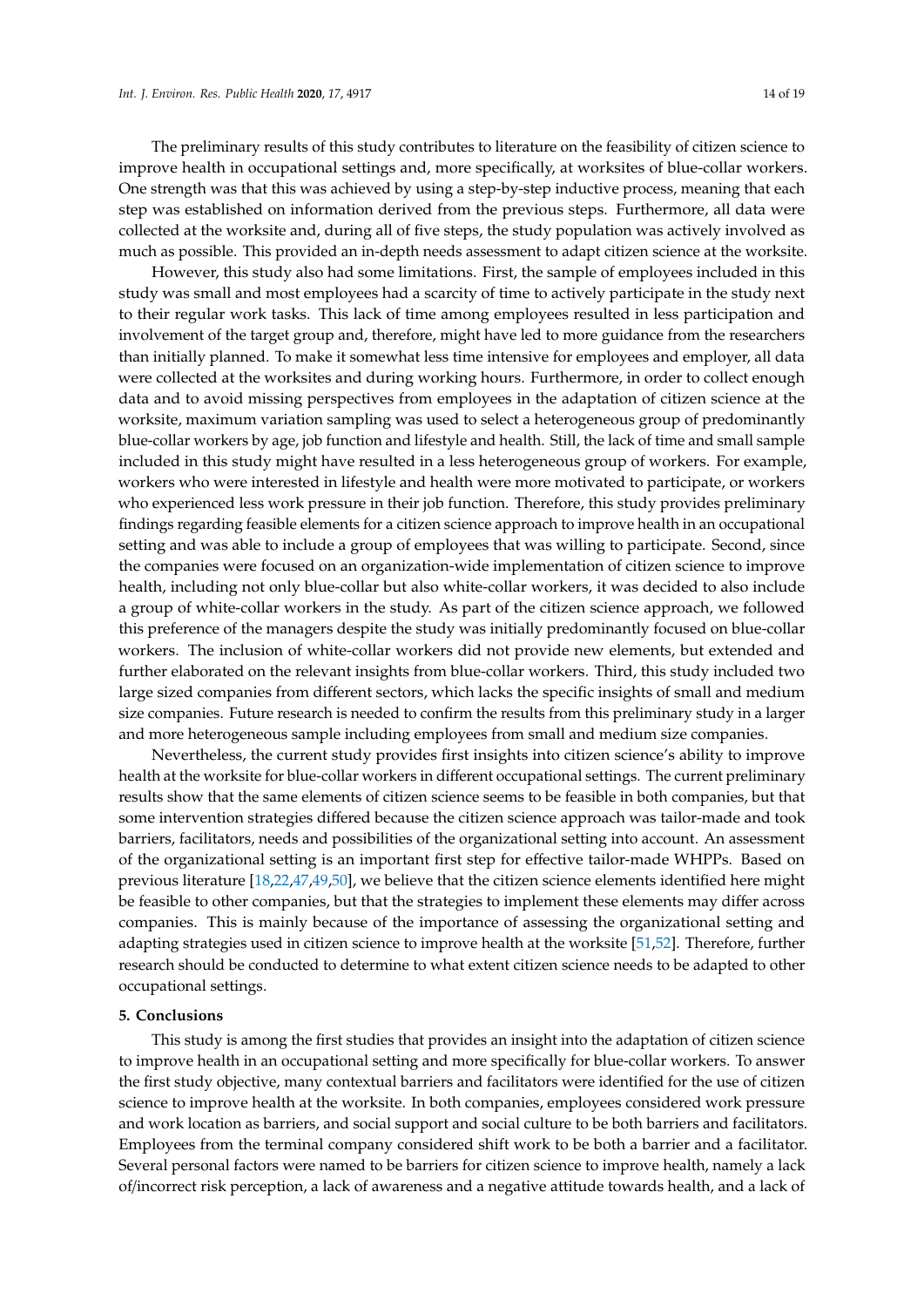openness to change their own behavior. To answer the second study objective, citizen science to improve health in an occupational setting may include three main elements: (1) improving knowledge and skills, (2) improving social support and social culture, and (3) creating awareness of lifestyle behavior. The strategies to implement the elements are slightly different at some points due to company specific barriers, facilitators, and possibilities. The identified elements and strategies need be considered and further elaborated within companies when designing and implementing WHPPs among blue-collar workers in other settings. This study was conducted in two large sized companies in two sectors and cannot, therefore, be generalized to other companies and sectors. Despite this, this study provides relevant indications for a feasible citizen science approach to improve health in an occupational setting. In addition, the small sample of employees and the scarcity of time among employees led to less

participation and involvement of the target group than desirable. As a consequence, it remains open for debate whether the approach in the current study can still be called 'citizen science'. Further studies on the feasibility of citizen science in other settings, including a larger and more heterogeneous sample of blue-collar workers, are necessary.

**Author Contributions:** Conceptualization, G.H., L.d.B., S.J.T. and A.J.v.d.B.; Data curation, M.v.d.B., G.H., H.F.v.d.M. and R.H.W.P.; Funding acquisition, G.H., K.I.P., S.J.T. and A.J.v.d.B.; Methodology, M.v.d.B. and H.R.W.P.; Project administration, M.v.d.B.; Supervision, G.H., H.F.v.d.M. and K.I.P.; Writing—original draft, M.v.d.B.; Writing—review and editing, G.H., H.F.v.d.M., K.I.P., H.R.W.P., L.d.B., S.J.T., C.T.J.H. and A.J.v.d.B. All authors have read and agreed to the published version of the manuscript.

**Funding:** This research was funded by the Netherlands Organization for Health Research and Development (ZonMw), grant number 531 001409. The funder was not involved in the determination of the study.

**Acknowledgments:** The authors acknowledge the companies involved in this study, with special thanks to the employees for their contributions. The authors also acknowledge Pharos for their contribution regarding focus groups and the development of materials.

**Conflicts of Interest:** The authors declare no conflict of interest.

# <span id="page-15-0"></span>**Appendix A**

| <b>Themes</b>                   | Codes                                  | <b>Sub Codes</b>                                                                                                                                                                                              |  |
|---------------------------------|----------------------------------------|---------------------------------------------------------------------------------------------------------------------------------------------------------------------------------------------------------------|--|
|                                 | - Work environment                     | - Different worksites/work location<br>- Working hours<br>- Work pressure<br>- Shift work<br>- Physical workload<br>- Other                                                                                   |  |
| Barriers for citizen<br>science | - Social support and social<br>culture | - Employer (Appreciation)<br>- Colleagues/subcontractors<br>- Masculine culture<br>- Different worksites                                                                                                      |  |
|                                 | - Financial resources                  | - Employer<br>- Employee                                                                                                                                                                                      |  |
|                                 | - Private life                         |                                                                                                                                                                                                               |  |
|                                 | - Personal/behavioral<br>factors       | - Age<br>- Distrust<br>- Patronized feeling<br>- Shame<br>- Not open for change<br>- Negative attitude<br>- No interest in lifestyle and health<br>- Lack of awareness<br>- Lack of/incorrect risk perception |  |

**Table A1.** Codes and Themes.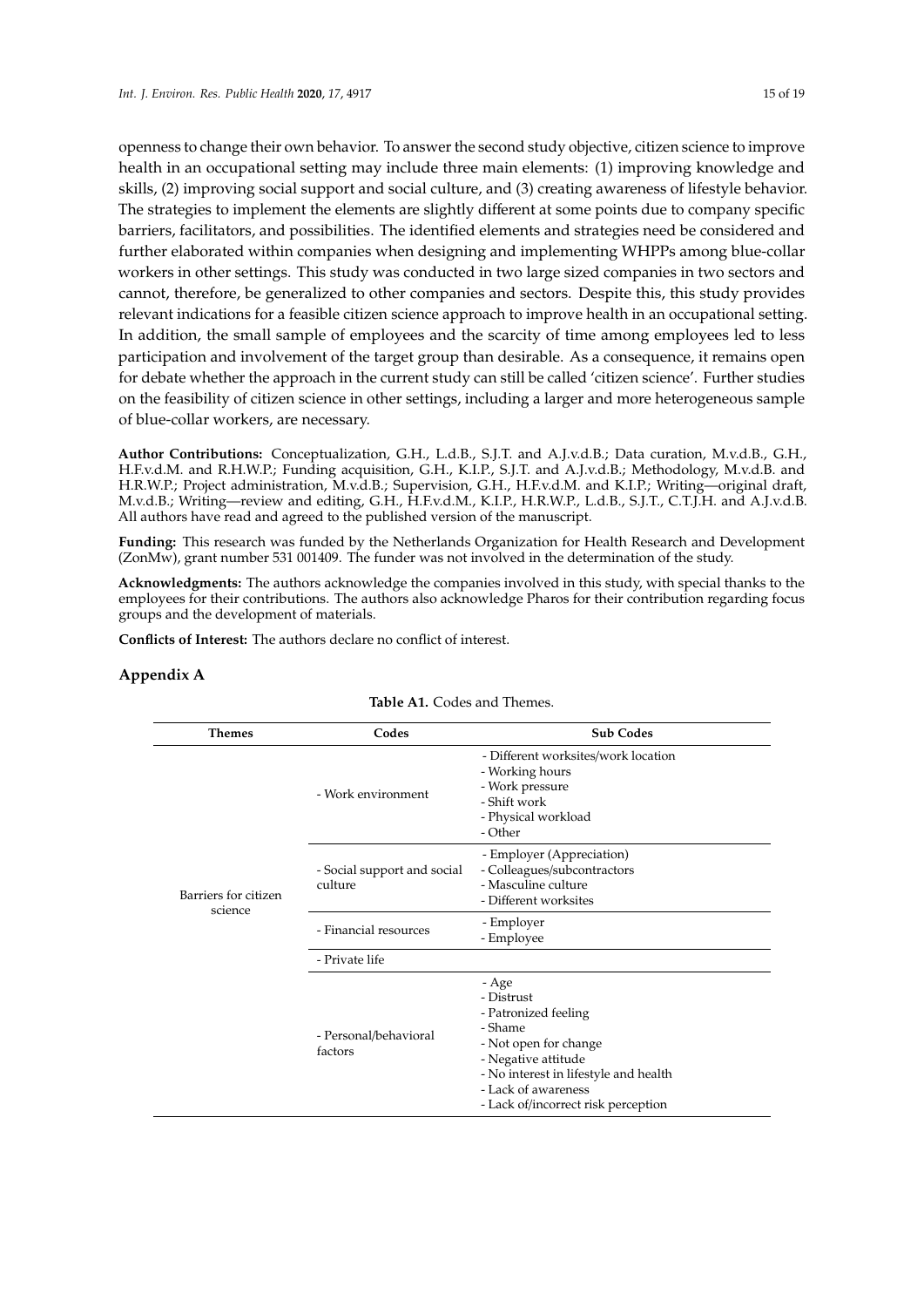| <b>Table A1.</b> Cont.              |                                        |                                                                                                                                                                                                                                         |  |  |
|-------------------------------------|----------------------------------------|-----------------------------------------------------------------------------------------------------------------------------------------------------------------------------------------------------------------------------------------|--|--|
| <b>Themes</b>                       | Codes                                  | <b>Sub Codes</b>                                                                                                                                                                                                                        |  |  |
|                                     | - Work environment                     | - Shift work                                                                                                                                                                                                                            |  |  |
| Facilitators for citizen<br>science | - Social support and social<br>culture | - Group feeling<br>- Be heard<br>- Competition<br>- Employer                                                                                                                                                                            |  |  |
|                                     | - Private life/partner                 |                                                                                                                                                                                                                                         |  |  |
|                                     | - Other                                | - Rewards                                                                                                                                                                                                                               |  |  |
|                                     | - Training                             | - Knowledge and skills lifestyle and health<br>- Create awareness<br>- Better risk perception<br>- Guidance<br>- More openness to change<br>- Goal setting<br>- Narrative story<br>- Support possibilities in lifestyle change employer |  |  |
|                                     | - Motivational strategies              |                                                                                                                                                                                                                                         |  |  |
| Citizen science elements            | - Social support and                   | - Talk about health with colleagues<br>- Be heard by colleagues and employer                                                                                                                                                            |  |  |

- More openness to change

location, negative attitude)

- Barriers (Masculine culture, work pressure, work

- Group-based

- Medical screening - Personal diary - Make pictures - Step counter

#### **References**

<span id="page-16-0"></span>1. Harris, J.R.; Huang, Y.; Hannon, P.A.; Williams, B. Low–socioeconomic status workers: Their health risks and how to reach them. *J. Occup. Environ. Med.* **2011**, *53*, 132–138. [\[CrossRef\]](http://dx.doi.org/10.1097/JOM.0b013e3182045f2c)

culture improvement

involvement/citizen

- More insight in own lifestyle behavior

- Active

scientists

- <span id="page-16-2"></span>2. Schreuder, K.; Roelen, C.; Koopmans, P.; Groothoff, J. Job demands and health complaints in white and blue collar workers. *Work* **2008**, *31*, 425–432. [\[PubMed\]](http://www.ncbi.nlm.nih.gov/pubmed/19127013)
- <span id="page-16-5"></span>3. Berkman, N.D.; Sheridan, S.L.; Donahue, K.E.; Halpern, D.J.; Viera, A.; Crotty, K.; Holland, A.; Brasure, M.; Lohr, K.N.; Harden, E. Health literacy interventions and outcomes: An updated systematic review. *Evid. Rep. Technol. Assess.* **2011**, *199*, 1–941.
- 4. Mackenbach, J.P.; Stirbu, I.; Roskam, A.-J.R.; Schaap, M.M.; Menvielle, G.; Leinsalu, M.; Kunst, A.E. Socioeconomic inequalities in health in 22 European countries. *N. Engl. J. Med.* **2008**, *358*, 2468–2481. [\[CrossRef\]](http://dx.doi.org/10.1056/NEJMsa0707519) [\[PubMed\]](http://www.ncbi.nlm.nih.gov/pubmed/18525043)
- 5. Stringhini, S.; Sabia, S.; Shipley, M.; Brunner, E.; Nabi, H.; Kivimaki, M.; Singh-Manoux, A. Association of socioeconomic position with health behaviors and mortality. *Jama* **2010**, *303*, 1159–1166. [\[CrossRef\]](http://dx.doi.org/10.1001/jama.2010.297) [\[PubMed\]](http://www.ncbi.nlm.nih.gov/pubmed/20332401)
- <span id="page-16-1"></span>6. Heide, I.v.d.; Rademakers, J.; Schipper, M.; Droomers, M.; Sørensen, K.; Uiters, E. Health literacy of Dutch adults: A cross sectional survey. *BMC Public Health* **2013**, *13*, 179.
- <span id="page-16-3"></span>7. Alavinia, S.M.; Van Den Berg, T.I.; Van Duivenbooden, C.; Elders, L.A.; Burdorf, A. Impact of work-related factors, lifestyle, and work ability on sickness absence among Dutch construction workers. *Scand. J. Work. Health* **2009**, *35*, 325–333. [\[CrossRef\]](http://dx.doi.org/10.5271/sjweh.1340)
- <span id="page-16-4"></span>8. Heikkilä, K.; Fransson, E.I.; Nyberg, S.T.; Zins, M.; Westerlund, H.; Westerholm, P.; Virtanen, M.; Vahtera, J.; Suominen, S.; Steptoe, A. Job strain and health-related lifestyle: Findings from an individual-participant meta-analysis of 118 000 working adults. *Am. J. Public Health* **2013**, *103*, 2090–2097. [\[CrossRef\]](http://dx.doi.org/10.2105/AJPH.2012.301090)
- 9. Andersen, L.L.; Fallentin, N.; Thorsen, S.V.; Holtermann, A. Physical workload and risk of long-term sickness absence in the general working population and among blue-collar workers: Prospective cohort study with register follow-up. *Occup. Env. Med* **2016**, *73*, 246–253. [\[CrossRef\]](http://dx.doi.org/10.1136/oemed-2015-103314)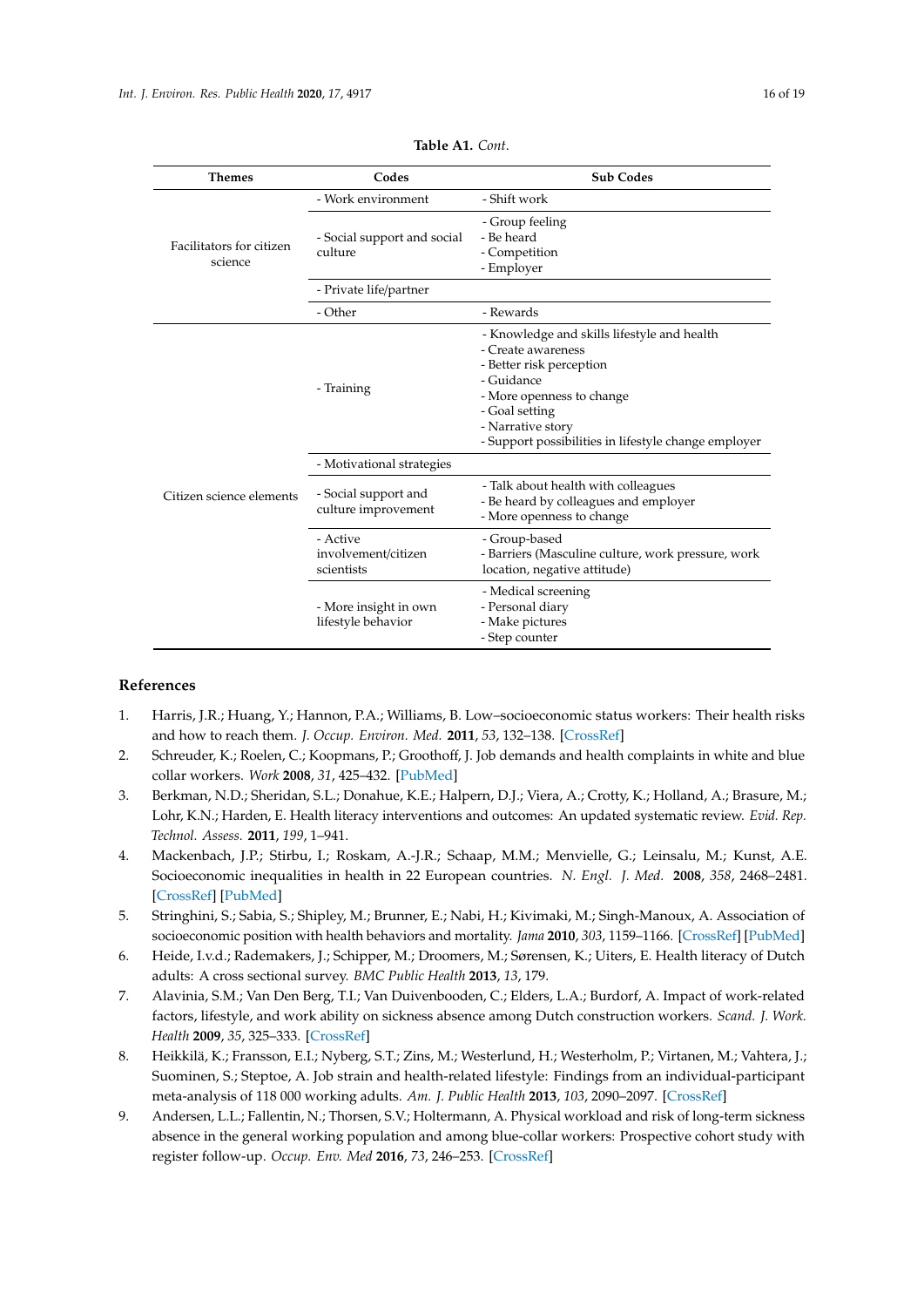- 10. Dieker, A.C.; IJzelenberg, W.; Proper, K.I.; Burdorf, A.; Ket, J.C.; van der Beek, A.J.; Hulsegge, G. The contribution of work and lifestyle factors to socioeconomic inequalities in self-rated health-a systematic review. *Scand. J. Work. Health* **2019**, *45*, 114–125. [\[CrossRef\]](http://dx.doi.org/10.5271/sjweh.3772)
- <span id="page-17-0"></span>11. Coenen, P.; Huysmans, M.A.; Holtermann, A.; Krause, N.; van Mechelen, W.; Straker, L.M.; van der Beek, A.J. Do highly physically active workers die early? A systematic review with meta-analysis of data from 193 696 participants. *Br. J. Sports Med.* **2018**. [\[CrossRef\]](http://dx.doi.org/10.1136/bjsports-2017-098540) [\[PubMed\]](http://www.ncbi.nlm.nih.gov/pubmed/29760168)
- <span id="page-17-1"></span>12. Hämmig, O.; Bauer, G.F. The social gradient in work and health: A cross-sectional study exploring the relationship between working conditions and health inequalities. *BMC Public Health* **2013**, *13*, 1170. [\[CrossRef\]](http://dx.doi.org/10.1186/1471-2458-13-1170) [\[PubMed\]](http://www.ncbi.nlm.nih.gov/pubmed/24330543)
- <span id="page-17-2"></span>13. Mente, A.; de Koning, L.; Shannon, H.S.; Anand, S.S. A systematic review of the evidence supporting a causal link between dietary factors and coronary heart disease. *Arch. Intern. Med.* **2009**, *169*, 659–669. [\[CrossRef\]](http://dx.doi.org/10.1001/archinternmed.2009.38)
- <span id="page-17-3"></span>14. Goetzel, R.Z.; Henke, R.M.; Tabrizi, M.; Pelletier, K.R.; Loeppke, R.; Ballard, D.W.; Grossmeier, J.; Anderson, D.R.; Yach, D.; Kelly, R.K. Do workplace health promotion (wellness) programs work? *J. Occup. Environ. Med.* **2014**, *56*, 927–934. [\[CrossRef\]](http://dx.doi.org/10.1097/JOM.0000000000000276)
- <span id="page-17-4"></span>15. Stiehl, E.; Shivaprakash, N.; Thatcher, E.; Ornelas, I.J.; Kneipp, S.; Baron, S.L.; Muramatsu, N. Worksite Health Promotion for Low-Wage Workers: A Scoping Literature Review. *Am. J. Health Promot.* **2018**, *32*, 359–373. [\[CrossRef\]](http://dx.doi.org/10.1177/0890117117728607)
- 16. White, M.; Adams, J.; Heywood, P. How and why do interventions that increase health overall widen inequalities within populations. *Soc. Inequal. Public Health* **2009**, *65*, 82.
- <span id="page-17-5"></span>17. Magnée, T.; Burdorf, A.; Brug, J.; Kremers, S.P.; Oenema, A.; van Assema, P.; Ezendam, N.P.; van Genugten, L.; Hendriksen, I.J.; Hopman-Rock, M. Equity-specific effects of 26 Dutch obesity-related lifestyle interventions. *Am. J. Prev. Med.* **2013**, *44*, e61–e70. [\[CrossRef\]](http://dx.doi.org/10.1016/j.amepre.2012.11.041)
- <span id="page-17-6"></span>18. Tonnon, S.C.; Proper, K.I.; van der Ploeg, H.P.; Westerman, M.J.; Sijbesma, E.; van der Beek, A.J. A qualitative study of the anticipated barriers and facilitators to the implementation of a lifestyle intervention in the dutch construction industry. *BMC Public Health* **2014**, *14*, 1317. [\[CrossRef\]](http://dx.doi.org/10.1186/1471-2458-14-1317)
- <span id="page-17-7"></span>19. Stuber, J.M.; Middel, C.N.; Mackenbach, J.D.; Beulens, J.W.; Lakerveld, J. Successfully Recruiting Adults with a Low Socioeconomic Position into Community-Based Lifestyle Programs: A Qualitative Study on Expert Opinions. *Int. J. Environ. Res. Public Health* **2020**, *17*, 2764. [\[CrossRef\]](http://dx.doi.org/10.3390/ijerph17082764) [\[PubMed\]](http://www.ncbi.nlm.nih.gov/pubmed/32316344)
- <span id="page-17-8"></span>20. van de Ven, D.; Robroek, S.J.; Burdorf, A. Are workplace health promotion programmes effective for all socioeconomic groups? A systematic review. *Occup. Environ. Med.* **2020**. [\[CrossRef\]](http://dx.doi.org/10.1136/oemed-2019-106311)
- <span id="page-17-9"></span>21. Den Broeder, L.; Uiters, E.; Ten Have, W.; Wagemakers, A.; Schuit, A.J. Community participation in Health Impact Assessment. A scoping review of the literature. *Environ. Impact Assess. Rev.* **2017**, *66*, 33–42. [\[CrossRef\]](http://dx.doi.org/10.1016/j.eiar.2017.06.004)
- <span id="page-17-14"></span>22. Lingard, H.; Turner, M. Improving the health of male, blue collar construction workers: A social ecological perspective. *Constr. Manag. Econ.* **2015**, *33*, 18–34. [\[CrossRef\]](http://dx.doi.org/10.1080/01446193.2014.997259)
- <span id="page-17-10"></span>23. Tsutsumi, A.; Nagami, M.; Yoshikawa, T.; Kogi, K.; Kawakami, N. Participatory intervention for workplace improvements on mental health and job performance among blue-collar workers: A cluster randomized controlled trial. *J. Occup. Environ. Med.* **2009**, *51*, 554–563. [\[CrossRef\]](http://dx.doi.org/10.1097/JOM.0b013e3181a24d28) [\[PubMed\]](http://www.ncbi.nlm.nih.gov/pubmed/19365287)
- <span id="page-17-11"></span>24. Follett, R.; Strezov, V. An analysis of citizen science based research: Usage and publication patterns. *PLoS ONE* **2015**, *10*, e0143687. [\[CrossRef\]](http://dx.doi.org/10.1371/journal.pone.0143687)
- <span id="page-17-12"></span>25. Guerrini, C.J.; Majumder, M.A.; Lewellyn, M.J.; McGuire, A.L. Citizen science, public policy. *Science* **2018**, *361*, 134–136. [\[CrossRef\]](http://dx.doi.org/10.1126/science.aar8379)
- <span id="page-17-13"></span>26. Chrisinger, B.W.; Ramos, A.; Shaykis, F.; Martinez, T.; Banchoff, A.W.; Winter, S.J.; King, A.C. Leveraging citizen science for healthier food environments: A pilot study to evaluate corner stores in Camden, New Jersey. *Front. Public Health* **2018**, *6*, 89. [\[CrossRef\]](http://dx.doi.org/10.3389/fpubh.2018.00089)
- 27. Katapally, T.R.; Bhawra, J.; Leatherdale, S.T.; Ferguson, L.; Longo, J.; Rainham, D.; Larouche, R.; Osgood, N. The SMART study, a mobile health and citizen science methodological platform for active living surveillance, integrated knowledge translation, and policy interventions: Longitudinal study. *Jmir Public Health Surveill.* **2018**, *4*, e31. [\[CrossRef\]](http://dx.doi.org/10.2196/publichealth.8953)
- 28. Den Broeder, L.; Devilee, J.; Van Oers, H.; Schuit, A.J.; Wagemakers, A. Citizen Science for public health. *Health Promot. Int.* **2016**, *33*, 505–514. [\[CrossRef\]](http://dx.doi.org/10.1093/heapro/daw086)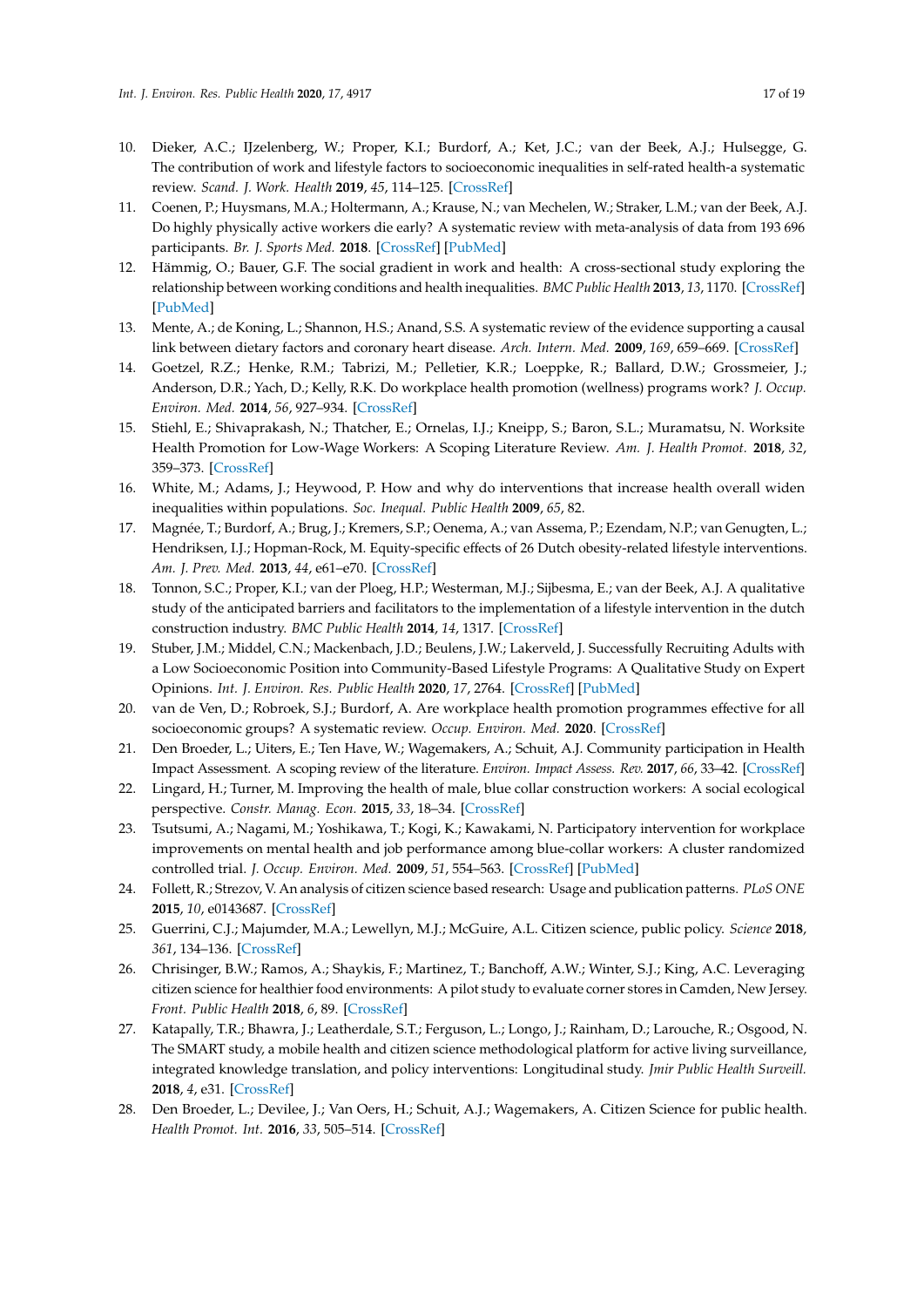- <span id="page-18-5"></span>29. Den Broeder, L.; Lemmens, L.; Uysal, S.; Kauw, K.; Weekenborg, J.; Schönenberger, M.; Klooster-Kwakkelstein, S.; Schoenmakers, M.; Scharwächter, W.; Van de Weerd, A. Public health citizen science; perceived impacts on citizen scientists: A case study in a low-income neighbourhood in the Netherlands. *Citiz. Sci. Theory Pract.* **2017**, *2*, 7. [\[CrossRef\]](http://dx.doi.org/10.5334/cstp.89)
- <span id="page-18-6"></span>30. Winter, S.J.; Rosas, L.G.; Romero, P.P.; Sheats, J.L.; Buman, M.P.; Baker, C.; King, A.C. Using citizen scientists to gather, analyze, and disseminate information about neighborhood features that affect active living. *J. Immigr. Minority Health* **2016**, *18*, 1126–1138. [\[CrossRef\]](http://dx.doi.org/10.1007/s10903-015-0241-x)
- <span id="page-18-0"></span>31. King, A.C.; Winter, S.J.; Sheats, J.L.; Rosas, L.G.; Buman, M.P.; Salvo, D.; Rodriguez, N.M.; Seguin, R.A.; Moran, M.; Garber, R. Leveraging citizen science and information technology for population physical activity promotion. *Transl. J. Am. Coll. Sports Med.* **2016**, *1*, 30.
- <span id="page-18-1"></span>32. Consortium, S. Green Paper on Citizen Science: Towards a better Society of Empowered Citizens and Enhanced Research. Brussels: European Commission. 2014. Available online: https://ec.europa.eu/[digital-single-market](https://ec.europa.eu/digital-single-market/en/news/green-paper-citizen-science-europe-towards-society-empowered-citizens-and-enhanced-research)/en/ news/[green-paper-citizen-science-europe-towards-society-empowered-citizens-and-enhanced-research](https://ec.europa.eu/digital-single-market/en/news/green-paper-citizen-science-europe-towards-society-empowered-citizens-and-enhanced-research) (accessed on 6 July 2020).
- <span id="page-18-2"></span>33. Hinckson, E.; Schneider, M.; Winter, S.J.; Stone, E.; Puhan, M.; Stathi, A.; Porter, M.M.; Gardiner, P.A.; Dos Santos, D.L.; Wolff, A. Citizen science applied to building healthier community environments: Advancing the field through shared construct and measurement development. *Int. J. Behav. Nutr. Phys. Act.* **2017**, *14*, 133. [\[CrossRef\]](http://dx.doi.org/10.1186/s12966-017-0588-6)
- <span id="page-18-3"></span>34. Wiggins, A.; Wilbanks, J. The rise of citizen science in health and biomedical research. *Am. J. Bioeth.* **2019**, *19*, 3–14. [\[CrossRef\]](http://dx.doi.org/10.1080/15265161.2019.1619859) [\[PubMed\]](http://www.ncbi.nlm.nih.gov/pubmed/31339831)
- 35. Shirk, J.L.; Ballard, H.L.; Wilderman, C.C.; Phillips, T.; Wiggins, A.; Jordan, R.; McCallie, E.; Minarchek, M.; Lewenstein, B.V.; Krasny, M.E. Public participation in scientific research: A framework for deliberate design. *Ecol. Soc.* **2012**, *17*, 29. [\[CrossRef\]](http://dx.doi.org/10.5751/ES-04705-170229)
- <span id="page-18-4"></span>36. Wandersman, A. Community science: Bridging the gap between science and practice with community-centered models. *Am. J. Community Psychol.* **2003**, *31*, 227–242. [\[CrossRef\]](http://dx.doi.org/10.1023/A:1023954503247) [\[PubMed\]](http://www.ncbi.nlm.nih.gov/pubmed/12866681)
- <span id="page-18-7"></span>37. Du Plessis, K.; Cronin, D.; Corney, T.; Green, E. Australian blue-collar men's health and well-being: Contextual issues for workplace health promotion interventions. *Health Promot. Pract.* **2013**, *14*, 715–720. [\[CrossRef\]](http://dx.doi.org/10.1177/1524839912464046)
- <span id="page-18-8"></span>38. Campbell, N.; Gaston, A.; Gray, C.; Rush, E.; Maddison, R.; Prapavessis, H. The Short QUestionnaire to ASsess Health-enhancing (SQUASH) physical activity in adolescents: A validation using doubly labeled water. *J. Phys. Act. Health* **2016**, *13*, 154–158. [\[CrossRef\]](http://dx.doi.org/10.1123/jpah.2015-0031)
- 39. Defuentes-Merillas, L.; Dejong, C.; Schippers, G. Reliability and validity of the Dutch version of the Readiness to Change Questionnaire. *Alcohol Alcohol.* **2002**, *37*, 93–99. [\[CrossRef\]](http://dx.doi.org/10.1093/alcalc/37.1.93)
- 40. Oenema, A.; Brug, J.; Lechner, L. Web-based tailored nutrition education: Results of a randomized controlled trial. *Health Educ. Res.* **2001**, *16*, 647–660. [\[CrossRef\]](http://dx.doi.org/10.1093/her/16.6.647)
- 41. Partinen, M.; Gislason, T. Basic Nordic Sleep Questionnaire (BNSQ): A quantitated measure of subjective sleep complaints. *J. Sleep Res.* **1995**, *4*, 150–155. [\[CrossRef\]](http://dx.doi.org/10.1111/j.1365-2869.1995.tb00205.x)
- 42. Van Assema, P.; Brug, J.; Ronda, G.; Steenhuis, I. The relative validity of a short Dutch questionnaire as a means to categorize adults and adolescents to total and saturated fat intake. *J. Hum. Nutr. Diet.* **2001**, *14*, 377–390. [\[CrossRef\]](http://dx.doi.org/10.1046/j.1365-277X.2001.00310.x) [\[PubMed\]](http://www.ncbi.nlm.nih.gov/pubmed/11906579)
- 43. Van den Brink, C.; Ocké, M.; Houben, A.; Van Nierop, P.; Droomers, M. Validering van standaardvraagstelling voeding voor Lokale en Nationale Monitor Volksgezondheid. 2005. Available online: https://[www.rivm.nl](https://www.rivm.nl/publicaties/validering-van-standaardvraagstelling-voeding-voor-lokale-en-nationale-monitor)/ publicaties/[validering-van-standaardvraagstelling-voeding-voor-lokale-en-nationale-monitor](https://www.rivm.nl/publicaties/validering-van-standaardvraagstelling-voeding-voor-lokale-en-nationale-monitor) (accessed on 6 July 2020).
- 44. Van der Zee, K.; Sanderman, R. RAND-36. 2012. Available online: https://www.umcg.nl/[SiteCollectionDocuments](https://www.umcg.nl/SiteCollectionDocuments/research/institutes/SHARE/assessment%20tools/handleiding_rand36_2e_druk.pdf)/ research/institutes/SHARE/assessment%20tools/[handleiding\\_rand36\\_2e\\_druk.pdf](https://www.umcg.nl/SiteCollectionDocuments/research/institutes/SHARE/assessment%20tools/handleiding_rand36_2e_druk.pdf) (accessed on 6 July 2020).
- <span id="page-18-9"></span>45. Weinstein, N.D.; Rothman, A.J.; Sutton, S.R. Stage theories of health behavior: Conceptual and methodological issues. *Health Psychol.* **1998**, *17*, 290. [\[CrossRef\]](http://dx.doi.org/10.1037/0278-6133.17.3.290) [\[PubMed\]](http://www.ncbi.nlm.nih.gov/pubmed/9619480)
- <span id="page-18-10"></span>46. Kolmet, M.; Marino, R.; Plummer, D. Anglo-Australian male blue-collar workers discuss gender and health issues. *Int. J. Men's Health* **2006**, *5*, 81–92. [\[CrossRef\]](http://dx.doi.org/10.3149/jmh.0501.81)
- <span id="page-18-11"></span>47. Michie, S.; Jochelson, K.; Markham, W.A.; Bridle, C. Low-income groups and behaviour change interventions: A review of intervention content, effectiveness and theoretical frameworks. *J. Epidemiol. Community Health* **2009**, *63*, 610–622. [\[CrossRef\]](http://dx.doi.org/10.1136/jech.2008.078725)